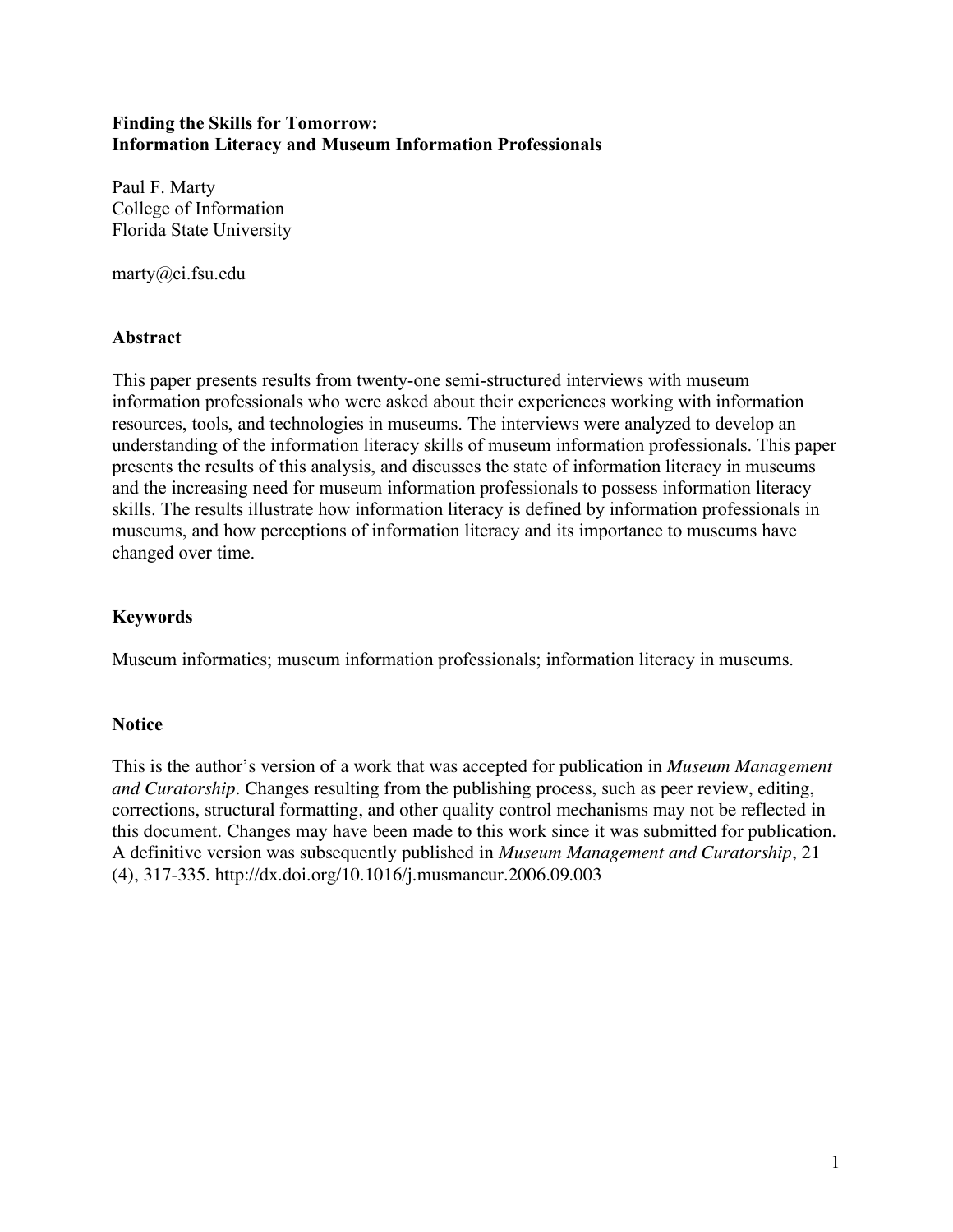## **Introduction**

Museum professionals work with a variety of information resources, from museum collections, to information about collections, to information about the contexts in which collections are displayed, studied, or interpreted. The ability to manipulate and manage information resources has long been an important skill for museum professionals (Lord & Lord, 1997; Orna & Pettitt, 1998; Washburn, 1984). Recently, changing ideas about the museum's position as an information service organization have prompted new questions about the role of information professionals in museums (Giannini, 2006; Grant, 2001; Marty, 2004b; Roberts, 2001; cf. Cannon-Brookes, 1992; Hooper-Greenhill, 1992; MacDonald, 1991). These questions are driven in part by the changing needs of museum visitors, in-house and online, whose expectations about increased access to museum information resources may pose difficult challenges for museum professionals (Cameron, 2003; Hamma, 2004a; Knell, 2003; Rayward, 1998).

To meet the constantly-changing information needs of the users of museum resources, a new type of museum professional has evolved, one whose interests lie in managing the unique information resources found in the museum environment (Hamma, 2004b; Marty, 2004b; cf. Hermann, 1997). Over the past several years, the author of this paper has been studying information professionals in museums, examining their roles and responsibilities (Marty, 2006), their educational backgrounds and career paths (Marty, 2005), and the changing nature of their work in museums (Marty, in press). These studies leave no doubt that information literacy skills, broadly defined, are extremely important for museum information professionals to possess (cf. White, 2004).

Despite the importance of information literacy for museums, little is known about how museum information professionals view, define, or evaluate information literacy skills. This lack of knowledge is supported by the findings of other researchers, who argue that information professionals in museums are among the least studied of all consumers and producers of museum resources (Gilliland-Swetland & White, 2004). The goal of this paper is to improve the overall understanding of information literacy skills of museum information professionals, as well as changing perceptions of information literacy and its importance in museums.

## **Literature Review**

Information literacy, as defined by the American Library Association (ALA), refers to the ability to "recognize when information is needed and […] to locate, evaluate, and use it effectively" (American Library Association, 1989). In the years since the ALA formulated this definition, researchers have explored the importance of information literacy skills in various environments, including the home (Rieh, 2004), corporate research laboratories (Hirsh & Dinkelacker, 2004), and educational institutions (Fidel, 1999; Leckie & Fullerton, 1999; Whitmire, 2003). Others have analyzed the different approaches from which information literacy can be explored as a theoretical concept, including emphasizing learning and sociotechnical fluency (Marcum, 2002) and considering information literacy within "a complex system of social relationships, sociotechnical configurations, and work organization" (Tuominen, Savolainen, & Talja, 2005, p.329). According to Rader (2002), more than five thousand works on information literacy have been published since 1973, and it is beyond the scope of this paper to review information literacy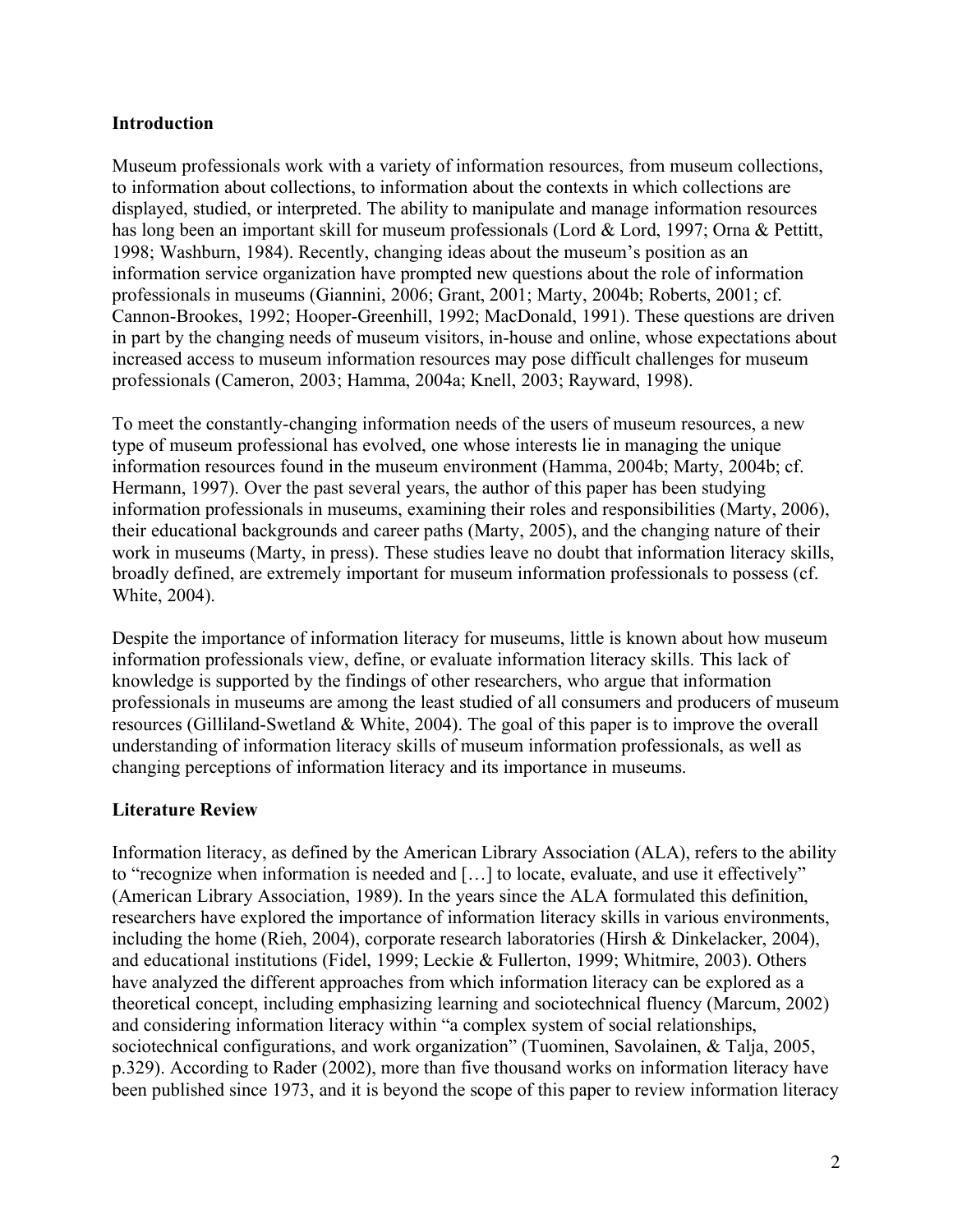as a topic (for a recent overview, see Eisenberg, Lowe, & Spitzer, 2004). The degree to which information literacy has been studied in general makes all the more noticeable the lack of comprehensive studies of museum information professionals and their information literacy skills.

Defining museum information professionals can be challenging, in part because their responsibilities have evolved along with the changing roles of museums in the information society (see Marty, 2006, for a detailed examination of this problem that explores the different profiles of information professionals working in museums). The difficulties of defining museum information professionals are exacerbated by the fact that most museum professionals can be considered information professionals in some sense, as most museum employees deal with information management on a daily basis (cf. Orna & Pettitt, 1998). It is not uncommon for certain museum employees, such as museum librarians or registrars, to possess library and information science skills and backgrounds (Giannini, 2006; Koot, 2001; Reed & Sledge, 1988). Given the historical relationship between museums and information resources, it is surprising that so little is known about museum information professionals, their roles in modern museums, or the skills they bring to all types of cultural heritage organizations (Marty, 2004b). One potential explanation can be found in the changing nature of information work in museums, and the new roles and responsibilities these changes have necessitated (Marty, in press).

Over the past decade, a growing number of researchers have studied the interactions between people, information, and technology in museums, an area of research referred to as "museum informatics" (Marty, Rayward, & Twidale, 2003; cf. Marty, 1999). The increased complexity of the information science and technology challenges faced by today's museum professionals means museums need new skills and new staff to keep up with the growing expectations of their users. As Hamma (2004b) writes, "Adding information management as an integral part of a museum's routine activities will or should change the organization with the addition of at least some new staff, new skill sets and a new management effort" (p.12). The success of museums in the twenty-first century depends largely on the abilities of a newly emerging group of information professionals specifically trained to deal with the problems of museum informatics and the information needs of museum visitors and professionals.

The need to explore the role information professionals play in museums comes at a time when new technologies have the greatest potential to revolutionize the experience of visiting a museum (Besser, 1997; Jones-Garmil, 1997; Thomas & Mintz, 1997). Researchers and professionals have studied how museum visitors use interactive technologies to augment the museum-going experience, from online experiences that reach visitors beyond the walls of the museum (Galani & Chalmers, 2002; Parry & Arbach, 2005; Teather & Wilhelm, 1999), to kiosks and handheld devices that allow visitors to explore topics in greater detail and at their own pace (Economou, 1998; Evans & Sterry, 1999; Rayward & Twidale, 2000; Schwarzer, 2001). These studies have helped museum information professionals better understand the educational opportunities that new technologies can afford museum visitors, including increased access to online information resources (Devine & Hanson, 2001; Schaller & Allison-Bunnell, 2005), innovative ways of reaching audiences in museum galleries (Hsi & Fait, 2003; Wakkary & Evernden, 2005; Woodruff, et al., 2002), and the ability to target unique user needs through personalization and pervasive computing technologies (Bowen & Filippini-Fantoni, 2004; Paterno & Mancini, 2000).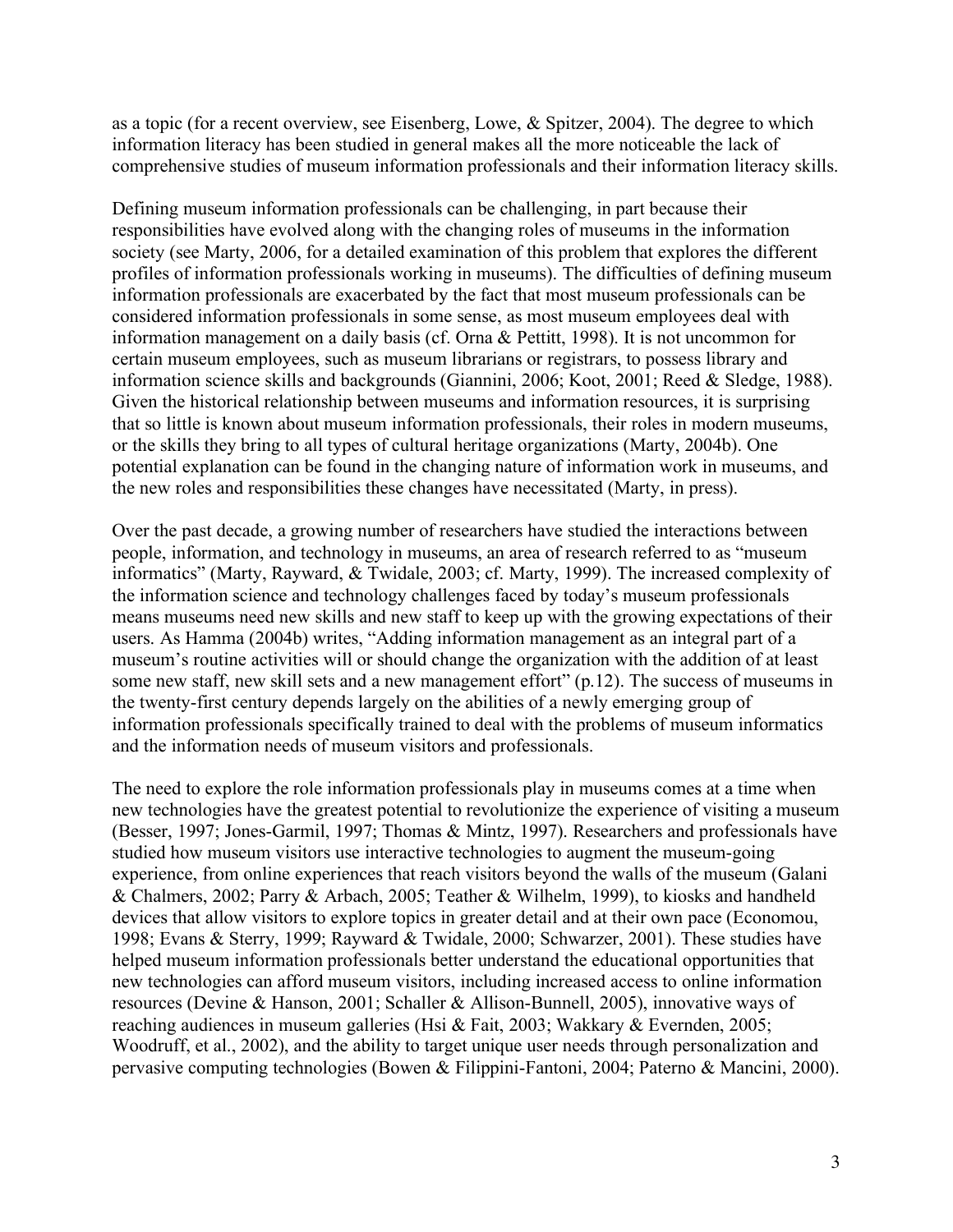Studies of the needs, characteristics, and interests of museum visitors have helped museum information professionals better serve their clientele and transformed the way museum professionals build relationships with their users. These studies include surveys of online museum visitors (Chadwick & Boverie, 1999; Sarraf, 1999; Thomas & Carey, 2005), visitor motivation studies (Falk, 2006; Haley Goldman & Schaller, 2004), and analyses of the use of digital information resources by museum visitors (Kravchyna & Hastings, 2002; Ockuly, 2003). Different users have different information needs, and it is important to evaluate how visitors conceptualize and use information resources in museums (Cameron, 2003; Coburn & Baca, 2004), and to use this knowledge to explore changing expectations for online museums engaged in outreach to different audiences (Hamma, 2004a; Müller, 2002; Zorich, 1997). Several studies have helped museum information professionals examine how they are meeting the information needs of their users, discussing a variety of evaluation methods (Gillard & Cranny-Francis, 2002; Peacock, 2002), techniques for creating accessible and usable information resources (Cunliffe, Kritou, & Tudhope, 2001; Harms & Schweibenz, 2001), and the importance of taking a usercentered approach to the design of museum websites (Dyson & Moran, 2000; Hertzum, 1998).

Few studies have focused on the information behaviors of museum professionals in general, or the information literacy skills of museum information professionals in particular. Bernier and Bowen (2004) evaluated the information behaviors of museum professionals online, including their use of online discussion forums. Gilliland-Swetland and White (2004) studied the ability of museum information professionals to use metadata standards that provide access to museum information online. Marty (2006) discussed the changing role of information professionals in museums as technologies change, and how these individuals adapt their work practices to coincide with these new technologies (cf. Marty, in press). Haley Goldman and Haley Goldman (2005) explored web development as a profession in museums, interviewing museum webmasters and asking about their work, their sources of inspiration, and their ideas about the future of museum website design (cf. Marty, 2004a).

The small number of studies focused on the information behaviors of museum information professionals is especially telling when placed in the context of the growing importance of change management and professionalism in the museum environment. Within the past few decades, significant advances have been made in studying change management in non-profit cultural organizations such as museums (Cossons, 1985; Philips, 1993; Suchy, 2004). Today's museums exist in an environment of constant change, and successful museum professionals at all levels within the museum must be able to adapt to changing situations, learning new skills and innovating new solutions in response to internally and externally imposed problems (Janes, 1997). It is particularly important that museum administrators promote an environment that encourages innovation and change, and rewards educational training and professional development (Griffin & Abraham, 2000). This emphasis on increasing professionalism echoes arguments about the need for museum professionals to reflect on the nature of professional conduct in museums, and explore the diverse characteristics of museum professionals (Kavanagh, 1994; Parr, 1964; Weil, 1988). Along these lines, a number of museum organizations have published guidelines for professional development, including general competencies (http://museumstudies.si.edu/ICOM-ICTOP/) and codes of ethics for museum professionals (American Association of Museums, 1999; International Council of Museums, 2006).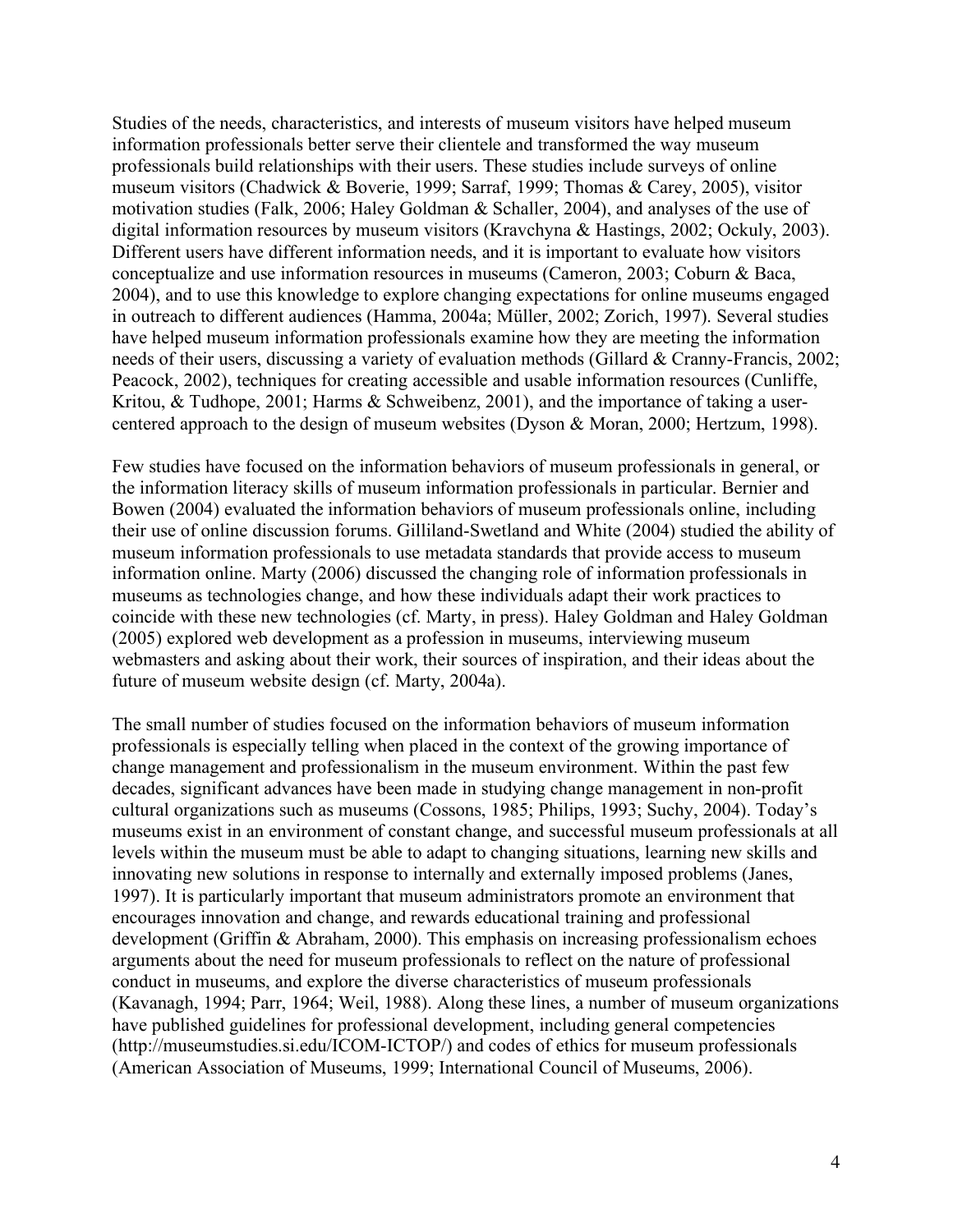As museum professionals and visitors become more information-savvy, and their needs and expectations become more technically complex, the need for experienced information professionals well-versed in the museum's unique information needs becomes more pronounced. The lack of data about the information literacy skills of museum professionals makes it difficult for museum researchers and professionals to understand the role of information science and technology in museums, to address the information needs of current museum professionals, and to prepare students for future careers where they will be able to make effective use of information resources, tools, and technologies in museums.

## **Research Questions and Methods**

This study explored the following research questions:

- How do information professionals in museums define information literacy?
- How important are information literacy skills in museums?
- What information literacy skills do museum information professionals need to perform their jobs?
- How have perceptions of the importance of information literacy skills in museums changed over time?

Answering questions about information literacy and information professionals in museums is particularly challenging given the lack of an existing national or international registry for museum information professionals. It is not possible, for instance, to develop a survey instrument that can be sent to all information professionals in museums worldwide, and attempts to identify appropriate individuals by their job titles are unhelpful as there is no uniform schema for describing the constantly changing roles of information professionals in museums. While it is possible to develop general profiles and identify types of museum information professionals (Marty, 2006), there is a need for more quantitative studies that will compensate for the limited knowledge about this emerging professional role in museums. In particular, international surveys of museum employees that attempt to determine the types of information work performed by different individuals would be a helpful first step toward developing a usable registry of museum information professionals for research purposes. Given the current limitations, research participants for this study were recruited from various national and international museum conferences where attendees are interested in the role of information professionals working in museums. Advertising at conferences likely to appeal to such individuals was determined to be the best way of locating and recruiting potential research participants.

To answer the research questions, semi-structured interviews were conducted with twenty-one information professionals working in museums, asking them about the information resources, tools and technologies they use daily on the job. Research participants worked at 17 different museums in the United States, including five history or cultural heritage museums, one science and technology museum, eight art museums, two museums of natural history, and one children's museum. Although they varied widely in technical skills and expertise, all participants were responsible for managing information resources, tools, or technologies in some way. Participants ranged from lower-level positions to middle-managers to high-level administrators, with one to 30 years of experience in the museum field. They came from diverse backgrounds and held a wide variety of jobs: four worked primarily as information and communication technology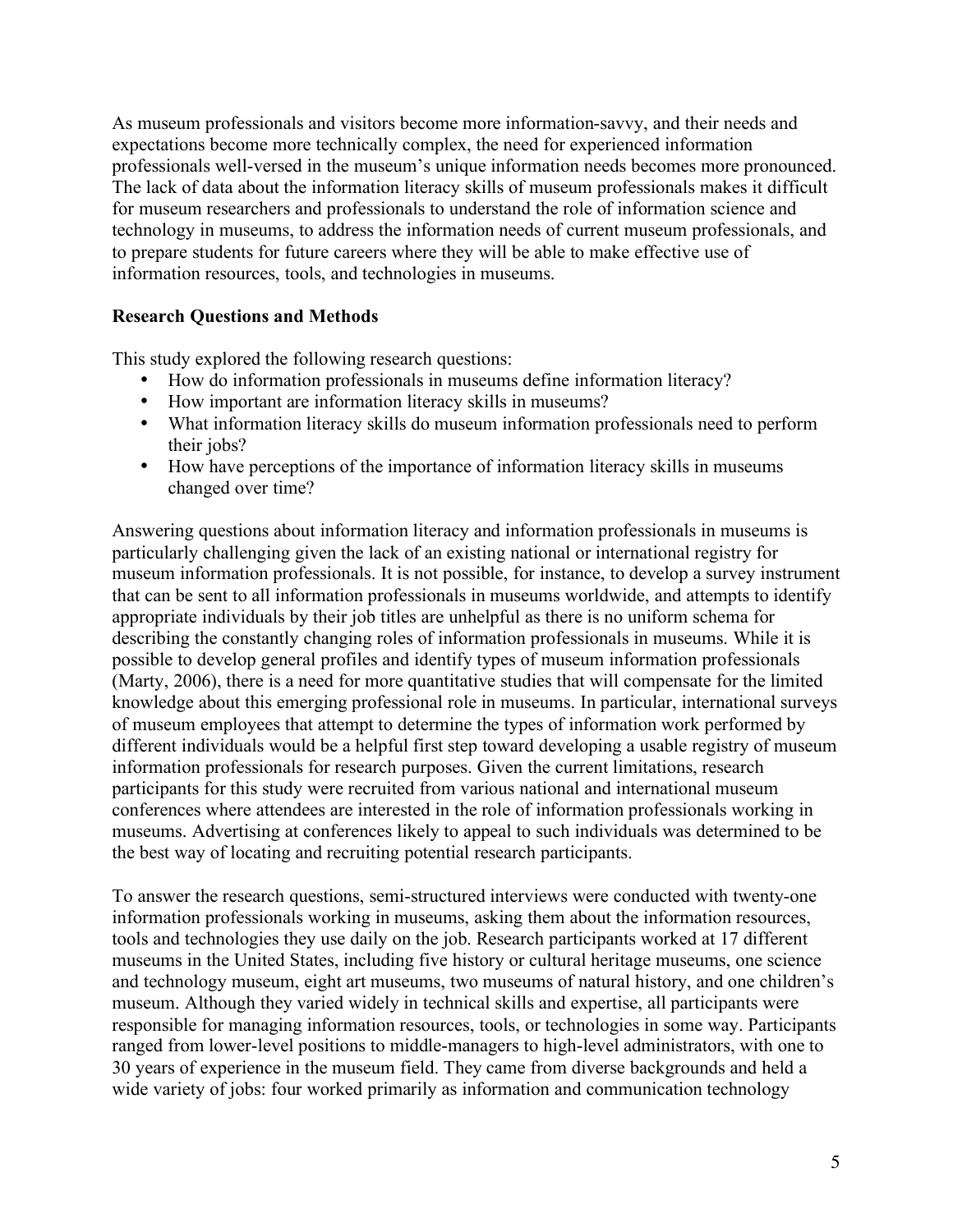specialists in museums, nine worked primarily as webmasters or new media specialists, six worked primarily as project managers (typically holding titles such as curators or educators), and two were high-level administrators such as chief information officers. For a detailed analysis of the types of jobs held by the participants, please see Marty (2006).

Participants were asked several questions during their interviews dealing directly with information literacy, its definition, and its changing nature over time. Throughout the interviews, additional probing questions were asked to explore in detail specific issues as they emerged. In asking these questions, the notion of what it meant to be "information literate" was kept open for interpretation. It was left up to the research participants to define information literacy, as any attempt by the researcher to provide specific details or definitions in advance would have biased the participants' responses.

Questions asked during these interviews included:

- Do you consider yourself to be information literate? Why?
- What are the information literacy skills you need to do your job?
- What are some examples of how you apply these skills on the job?
- How do you keep current with information literacy skills?
- Does your job have explicit information literacy requirements?<br>• Do you see a need for museum professionals to have information
- Do you see a need for museum professionals to have information literacy skills?
- Do you believe this need has changed over time in the museum? How?

Interviews lasted approximately one hour each, and were transcribed completely and analyzed using grounded theory methodologies. Drawing upon the participants' answers to each of the above questions, a process of coding and memoing, as outlined by Strauss and Corbin (1998), was used to develop an understanding of problems faced by information professionals working in museums and the strategies they employ to solve those problems. This kind of analysis is an iterative, on-going process where participant responses are analyzed as part of a continual process of exploring the data to identify emergent themes and dimensions. A random selection of the data was also examined, using the final list of concept codes, by a second researcher. By studying the past and present experiences of information professionals currently working in museums, it was possible to improve understanding of how museum information professionals define information literacy, the importance of information literacy to museum professionals, and how the perceptions of information literacy in the museum have changed over time.

#### **Information Literacy and Museum Information Professionals**

The results of this study indicate that museum information professionals have very strong feelings about information literacy and its importance in the museum. Given the potential difficulties of defining a term such as "information literacy," it is unsurprising that no definition of information literacy emerged that was shared in its entirety by all research participants. Nevertheless, within the boundaries of each participant's interpretation of the term "information literacy," certain commonalities and shared understandings were identified. By examining where participants agreed and disagreed about information literacy and information literacy skills, it is possible to improve understanding of information literacy and its importance in the modern museum.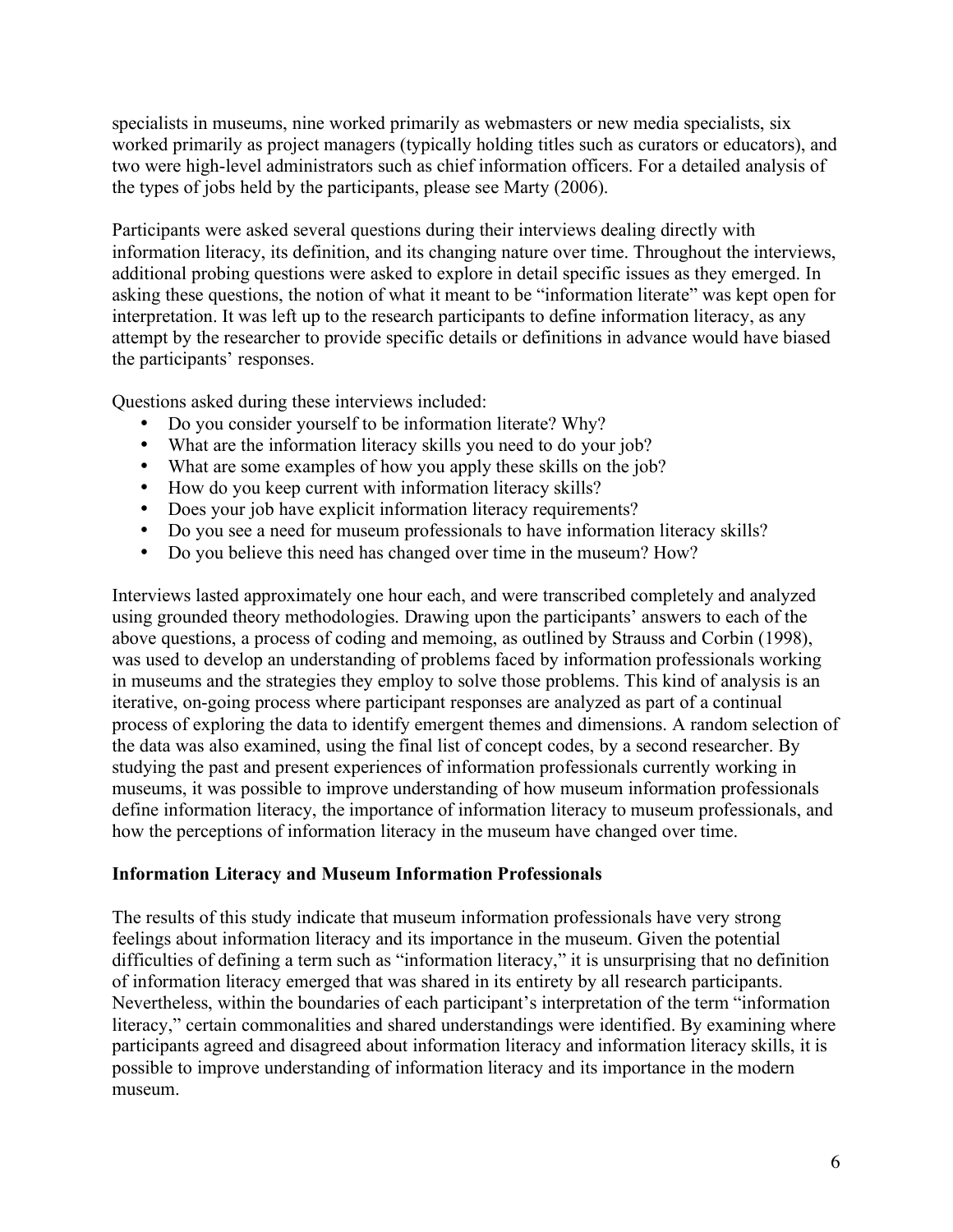The data analysis is divided into three parts. First, the types of information literacy skills possessed by the research participants are presented. Second, the concepts of information literacy shared by all participants are explored. Finally, the importance of information literacy in museums as seen by the participants is examined. The results are illustrated with quotes from participants; participant numbers have been included for cross-referencing purposes, but all identifying information has been removed.

## *Information Literacy Skills*

When asked about specific information literacy skills or to provide examples of how they use those skills, research participants took three different perspectives. Some (8 of 21) took technological perspectives, focusing on aspects of computer literacy or information technology literacy in the museum. These individuals defined information literacy in terms of their ability to solve technical problems and help others in the museum use information technology. This focus on information technology skills underscores the necessity for the modern museum to have someone on staff capable of meeting technical needs and helping the museum keep current with respect to changing capabilities and technical skills:

I feel like I have the basic skills and understanding of different sorts of computer applications that allow one to make effective use of those tools that are on everybody's desktop. In other words, I can create an HTML page, I can create word processing documents, I can make macros work, I can make spreadsheets work. I understand about databases and how they relate to other kinds of applications. I know how to set up a computer, I know how to repair a computer, I know how to create users on a network, all of those things. So in almost any case, if a staff person in the museum asks me a question about how to make something work with technology, I can answer that question. [P09]

We're also getting ready to hire an information technology person, one to manage all the databases, image databases and raw information databases, somebody to troubleshoot information as it's put on the kiosks, the touch screens, kind of an information guru for the building. […] we haven't put a job description up, but he should be again, extremely competent, not only in hardware, hard wiring, but in software packages and databases, information management technology. When something goes wrong with a kiosk, I would hope it would be this particular person that would help us figure out what we need to do. [P15]

Others (6 of 21) took an information-oriented approach to information literacy, discussing their skills and abilities with research strategies, information organization, documentation, information visualization, communications media, and so on. Research participants who chose to emphasize these skills frequently discussed the sheer volume of information they had to deal with daily. They credited their information literacy skills with helping them cope with information overload, both for their own sake and for other employees. Central to this perspective on information literacy was the ability to learn new things and keep up with changing capabilities, technologies, and methodologies: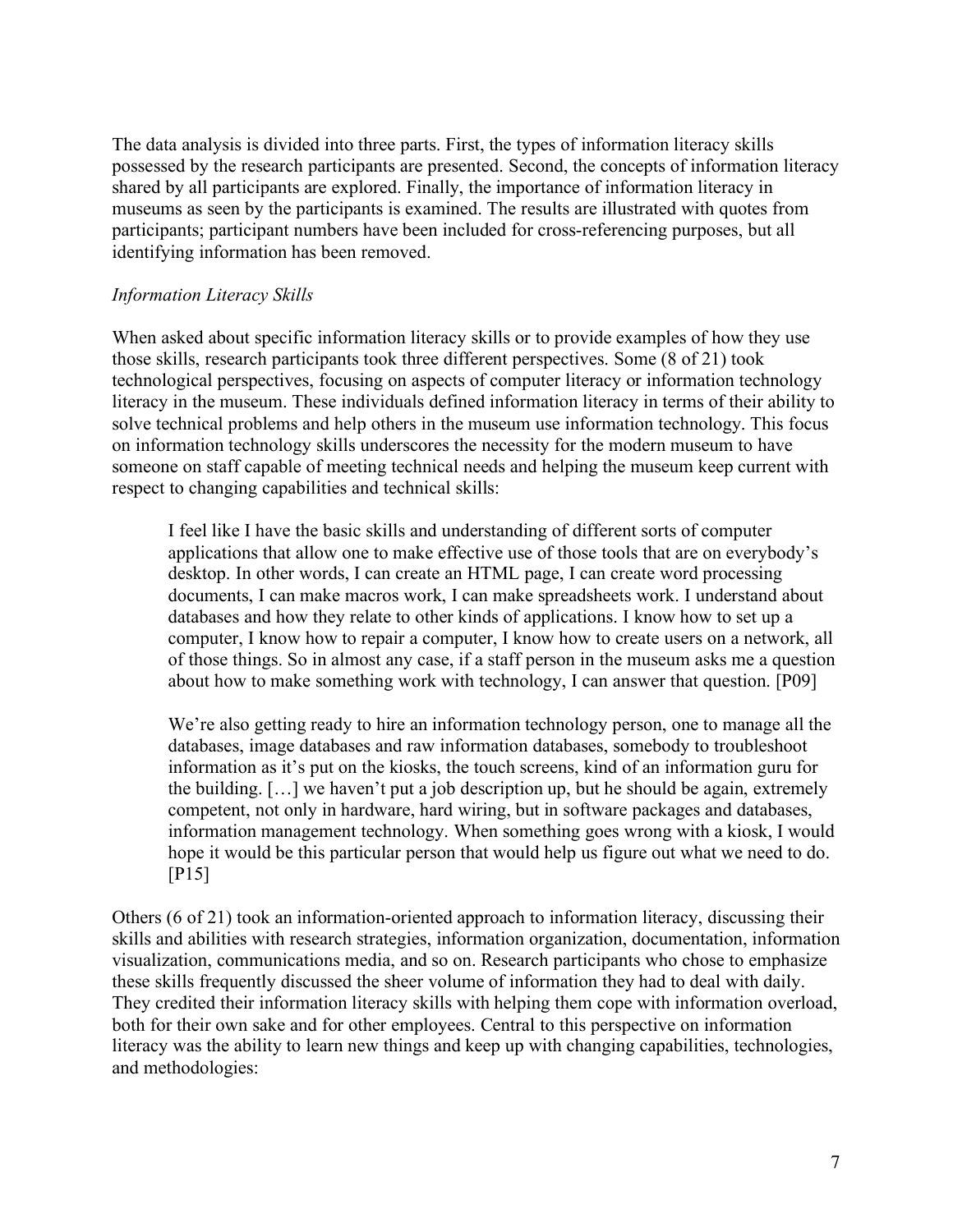Certainly here at [our museum, we] constantly have to juggle more information and more diverse roles, […] so we're having to gather information from all of our colleagues and put it together, so we have lots of different hats, […] so we certainly had to develop skills to help us juggle these things and communicate effectively with everyone in the different ways that we need to […] We have to know who to communicate with and then what the most effective way of doing it is, and there's constantly new hats being added. [P14]

I learn fairly quickly, and I'm pretty open to learning, and I think that's critical, the ability to learn and the ability to ask questions and to go to someone when you need help, because I don't know anyone who knows everything about every program and every little nuance in museums or anybody, website or email program or something like that. So there's always something changing. I think the ability to recognize when you are in over your head and need some help, I think that's critical, knowing who to go to. [P02]

The remaining participants (7 of 21) took a combination approach, discussing the need to balance technical skills with information-oriented skills when solving problems. Participants provided many examples of how these skills complemented each other as they coped with different information technologies. They valued their abilities to develop information systems and implement technology applications equally with their abilities to conduct research and identify potential solutions to problems:

Obviously there's a lot of kind of specialized or specific technical knowledge in terms of how to develop websites and how to build software in Flash, because a lot of my role is working with the content development side or the content development specialist in a museum. I have to be able to kind of take the information that they're giving me and understand it, craft it to present it on the web or go out and do research and kind of find the information that's out there to create some of these content driven websites. [P06]

We had a problem, and based on my literacy of what information technology exists in the world, I would be able to proffer up three whole solutions, and with a little more research, I could tell you which of those three fit our budget best, fit our workflow best, and really do the job, and then we could continue on with research to find that out. Now in all of it, we don't know the right answer when we start, and maybe even by the time we finish we don't know the right answer. But it's really an awareness of what the options are to really allow us to research those and come to some point of conclusion. [P07]

#### *Information Literacy as a Concept*

There were some general attributes of information literacy everyone agreed were important. These commonalities emerged when participants answered open-ended questions about the value of information literacy from their perspective as museum information professionals. When hypothesizing about information literacy and its general importance in the museum, research participants had no difficulty extending the phrase "information literacy" beyond specific, detailed skills to include general competencies with finding, accessing, evaluating, and using information resources of all types. All 21 participants agreed on three basic elements of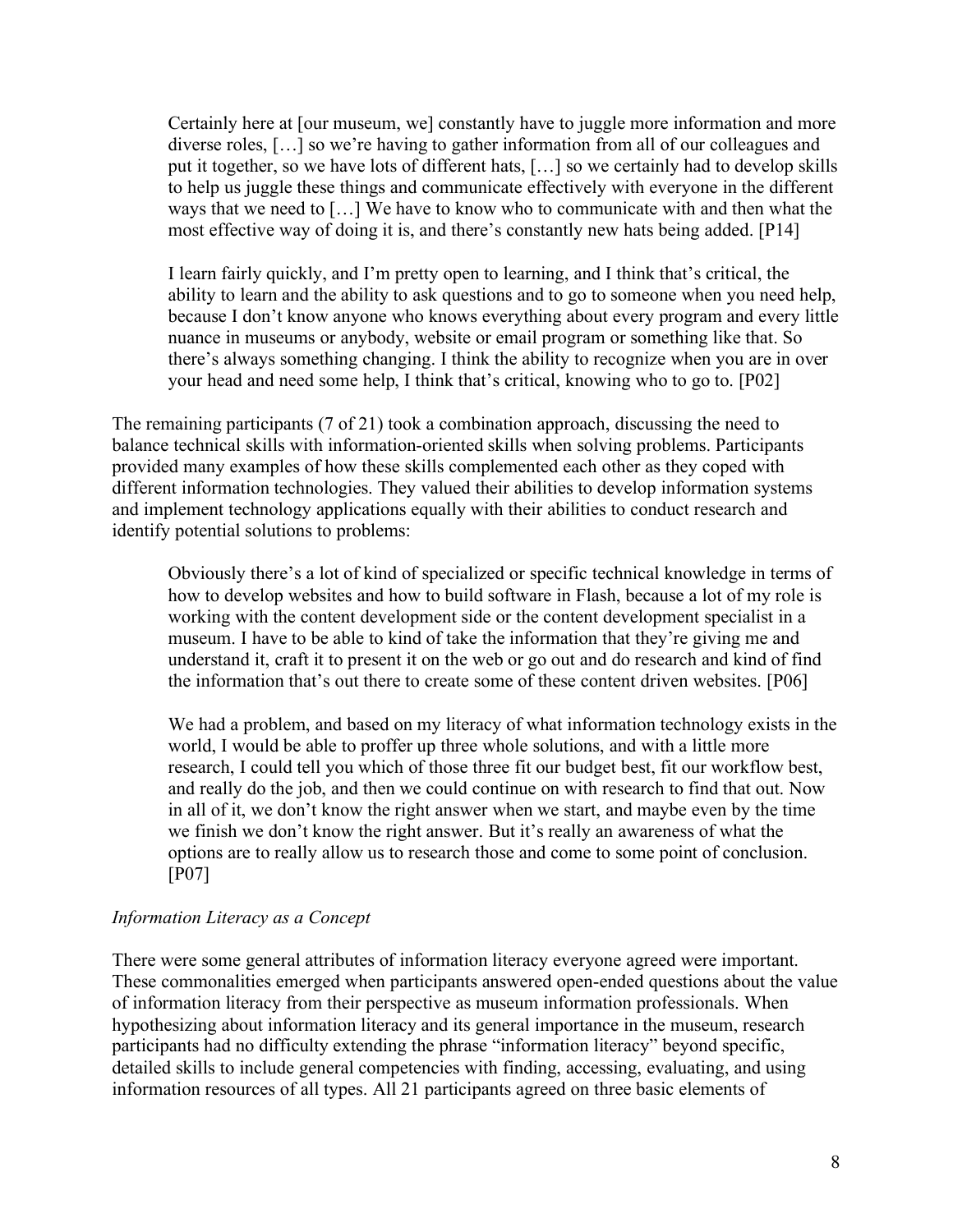information literacy, which any information literate person would need to possess; these elements were mentioned at least once during each interview.

First, the research participants stressed the need to know what information resources are available and to locate appropriate resources that meet the information needs of all users. The ability to do so was often associated with the need to "meet expectations" for different audiences, from co-workers within the museum to the general public visiting the museum's website online. Participants frequently mentioned the difficulty of meeting (or exceeding) these expectations as the needs of their users changed over time. In order to access the correct information resource at the right time, one needs to be familiar with both the currently available museum information resources as well as those resources likely to become available in the near future:

Information literacy for my purposes at work really has more to do with the ability to find out the necessary information to be able to match a need and expectations among the building and our audiences. [P03]

We have a lot of information at our fingertips, but it's becoming harder and harder to know how to store it and have long term access to it over time, and I think that's one of the big issues. [P16]

Second, all research participants stressed the ability to think critically about information resources in museums, and to evaluate their use as necessary. Museum information professionals need to consider all ways the information resources at their disposal might be used, accessed, or needed by potential users, inside or outside the museum. They must be aware of the available information resources, able to locate appropriate resources when needed, and able to evaluate resources critically, considering the impact they might have on the museum as an information organization. As museum professionals strive to meet the changing expectations of all users of their information resources, someone in the museum needs to consider the changing role of the museum in the information society and the future direction of their own organization:

Information literacy means critical thinking about the informational outcomes of the technology, really in the context of the knowledge assets of the organization, and the direction that the organization either is taking or might take. [P19]

Information literacy is being able to understand information and how to use it and communicate about it. [P08]

Finally, all 21 research participants stressed the need for museum information professionals to develop new information literacy skills as needed, to "stay current" with this knowledge, especially as museum information resources, tools, or technologies change over time. In this way, museum information professionals can meet the information needs of all users, inside and outside the museum. As the needs and expectations of the users of museum information resources change, the skills necessary to meet their needs and expectations also change. Museum information professionals must adapt to changing circumstances, respond to changing expectations, and learn new information literacy skills as their job requirements change. This aspect of information literacy puts a premium on "keeping current," a theme which recurred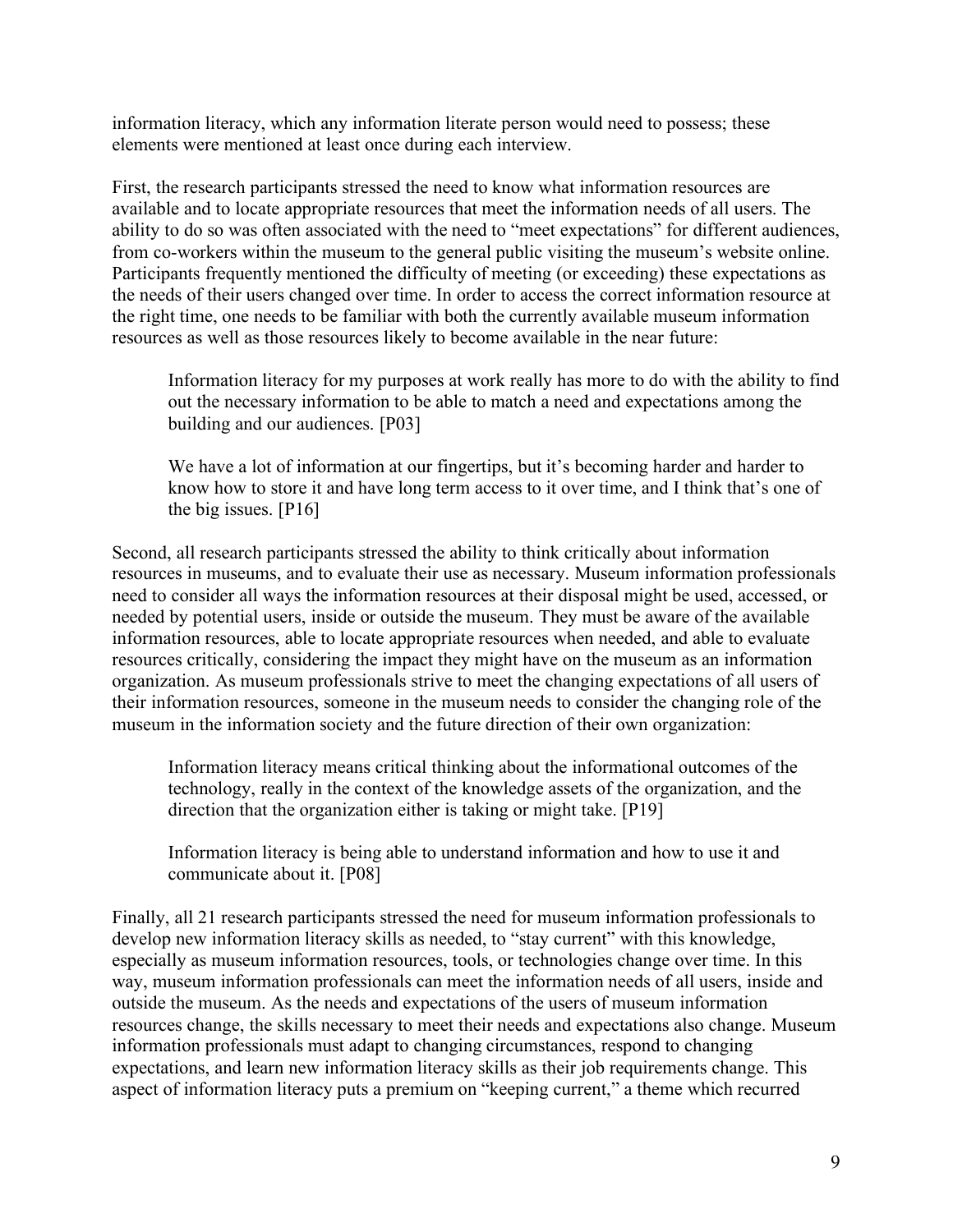often throughout the interviews. When describing the information literacy skills they use on the job, research participants stressed the importance of keeping up-to-date over time:

I think the big thing for information literacy for me is not only having the technical skills to hold a job in the information service field, but also have the skills to attain new skill sets. […] So information literacy not only means familiarity with what's going on now, but that ability to find out where we're going next and stay current as that proceeds. [P07]

## *The Importance of Information Literacy*

All 21 research participants agreed that information literacy skills were extremely important for information professionals working in museums. There was a strong consensus among all participants that information literacy, according to their own interpretations of the term, was extremely critical for museum information professionals. Information literacy was considered important for meeting the information needs of both museum professionals and museum visitors:

Information literacy is extremely critical now, because there's so much more information out there. […]. It's not a matter of having access to the information, now the real critical issues are what you're talking about, being able to use this mass of information and being able to boil it down into what you really need. [P03]

I think that having both skills in information literacy helps me and people working for me understand the best way to organize information, and how to present it, so that we can present what the public is expecting to see in an interface. [P05]

No matter how information literate one might be, research participants believed it was always possible for one to become more so; they constantly strived to improve their own information literacy skills:

As a grad student you're taught different informational skills – how to research, what databases are out there, I'm always learning about new databases that are out there, and as you wander your way through your master's and your Ph.D., you're learning new ways to research, new ways to get information. So I guess since I'm always learning, always looking like a sponge, I don't feel like I'm hugely competent because there's still so much that I'm trying to learn, and this job, because I think technology is infusing our jobs so quickly, I'm constantly learning. [P15]

Given the value of information literacy skills for museum information professionals, it is not surprising that participants believed museums should hire individuals with information literacy skills. They believed museum professionals should possess information literacy skills beyond practical abilities to find information or technical abilities to use information technologies. They stressed the need to hire people who can think critically about the role of information in the museum and evaluate the use of museum information. Without these abilities, it can be very hard for museum professionals to understand how their role fits into the museum's overall mission: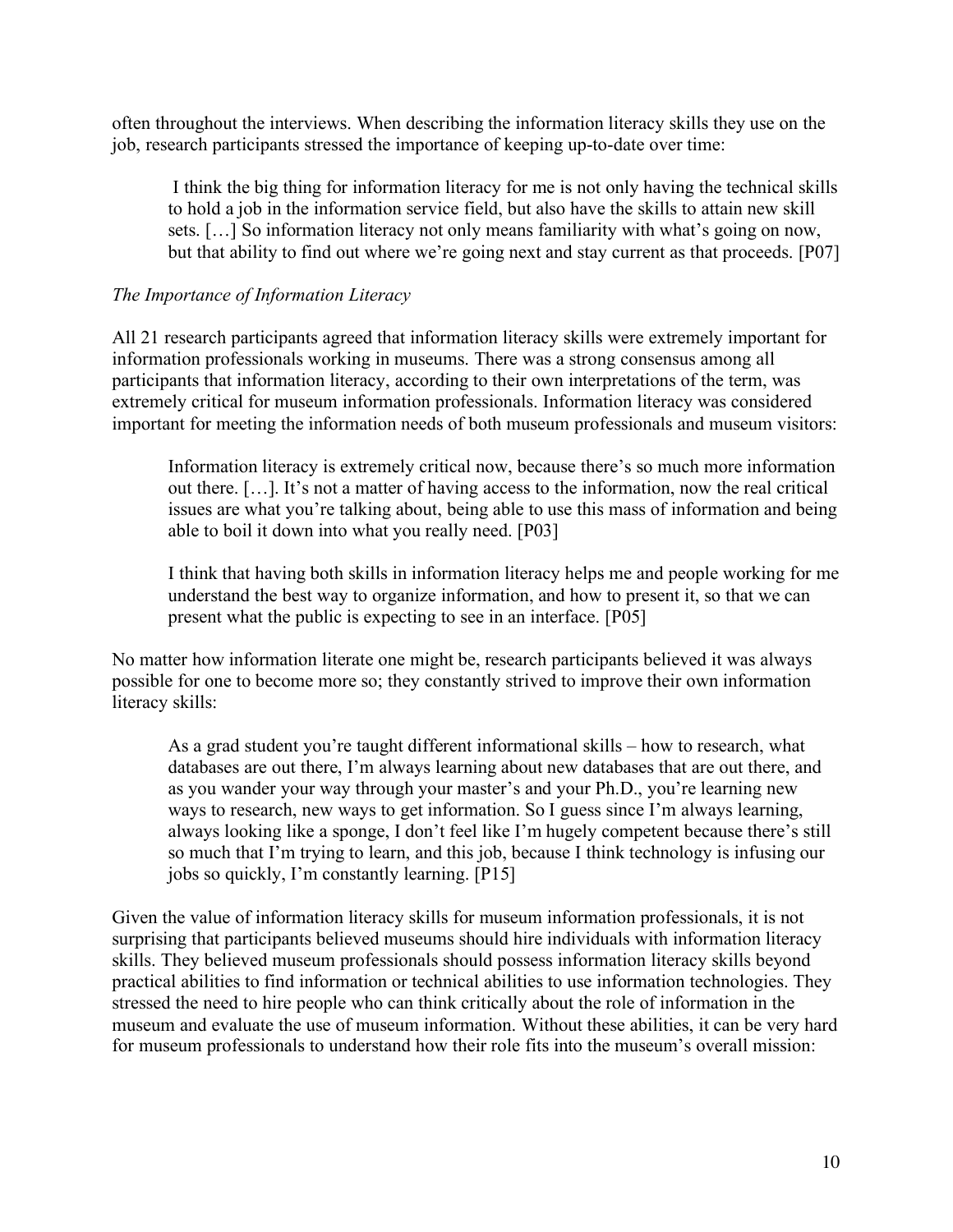As jobs evolve and develop, and you know, the relation to information technology and literacy generally, people need to be prepared with computer skills and organizational skills and just communication skills generally, that perhaps they could learn more slowly on the job previously. Now things move more quickly, and yeah, I think it's necessary that they come in with a certain higher level than in the past of information literacy. [P14]

One of the things I find is that there are different levels of expertise and skill sets. One individual might be very well-versed and knowledgeable in technology, and how to incorporate and bring that into the mainstream and what they may be doing what they may plan or how they envisioned that particular area. In a lot of areas, this is sort of lacking, so you don't have the skill set among the professionals that would encourage the kind of incorporation of newer technologies. [P18]

Given how quickly things change in the modern museum, research participants stressed the need to hire people who can adapt to new information needs and technologies, and who can keep current as these evolve over time. As the museum adapts to its new role in the information society, it is extremely important that museum staff members are aware of these changes and have the skills needed to keep up with them over time:

When we're bringing new members to the team or we're talking to people we want to work with, [we look for] not only having the skills for today, but having the means to find the skills for tomorrow. [P07]

If you look at [information literacy] from a cultural perspective, it's always changing, because information is changing, society's always changing and the way that we take information and use it. [P08]

Keeping up with these changes is not simple. There is no one set of skills, no one magic solution which will work for all individuals and all organizations. Different museums have diverse organizational needs, and will need to hire different people depending on those needs. The size of the museum provides a good example: in larger museums, it is more likely that information professionals will work in specialized positions; in smaller museums, information professionals will need to have a wider variety of information literacy skills, as well as the ability to juggle those skills from task to task, and day to day.

Given the many ways information literacy skills can manifest themselves in museums, encouraging museum professionals to become more information literate presents a challenge that goes beyond any one institution. Museums with more skilled employees will have to reach out to museums with less skilled employees, helping push museums forward and increase information literacy skills across the museum community:

[Information literacy] needs are very different based on the size of the institution. Here at [our museum] with a hundred and fifty some professional staff, our staffing needs and requirements on the job here are very different than a smaller museum, your museums where they have a staff of three, or six; that's a different environment, and we spend money differently, we have different priorities, a different reach, and that's one of the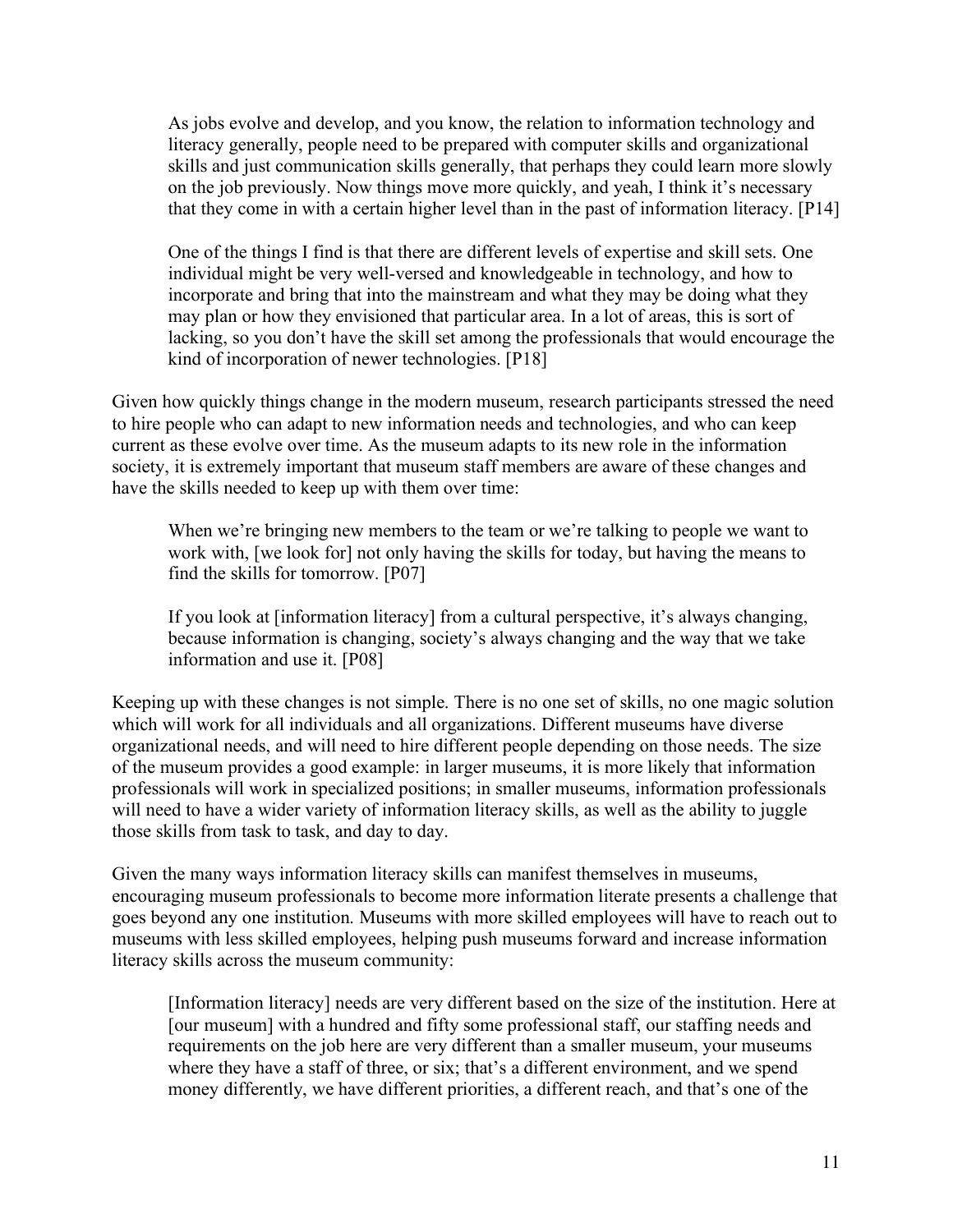things that we always need to be considering, and we need to find out, 'How can we, as a field, grow information literacy for everyone?' [P07]

## **Discussion**

These results pose challenges for museum professionals in general and for museum information professionals in particular. Having information literacy skills in museums means having the ability to identify and assess an information need, and then develop and implement an appropriate solution that will successfully meet that need within the boundaries of the unique information environment of the museum. What makes these skills particularly difficult to acquire is that the types of information problems faced by museum professionals are constantly changing (Marty, in press). In the current environment, the ability to use new technologies or develop new information systems is not enough to be considered information literate. Individuals who wish to improve their information literacy skills will need to understand the changing role of museums in the information society so they can identify and acquire the necessary skills to meet changing needs and expectations.

For museum professionals, the difficulties with becoming information literate lie with developing the abilities to cope with constant change and face the continual process of learning new skills. The ability to "find the skills for tomorrow" is increasingly important as museums face changing expectations about the access, provision, and use of museum information resources—expectations that come from information providers and consumers, inside and outside the museum. Museum visitors expect museums to provide online information systems that will guide them to desired collections data without their having to master the museum's metadata standards and classification schemes; at the Getty's website, online visitors having difficulties with their searches now benefit from a Google-like "Did you mean ?" interface (Coburn & Baca, 2004). Museum professionals are exploring how Web 2.0 and social computing technologies will affect the way their institutions interact with online visitors; at the Cleveland Museum of Art, online visitors can use "social tagging" to help other visitors find objects by entering key words and descriptions that they feel will improve access to the museum's digital collections (Bearman & Trant, 2005).

The most challenging part of meeting these changing expectations is not building and implementing new technologies; it is the assumption that somewhere in each museum there exists, or should exist, an individual who can solve these problems. While this may pose less of a challenge for large museums than small museums (being able to draw upon the resources of a large museum will help), the problem is not so much one of staffing and resources as it is one of encouraging current and future museum professionals to develop the information literacy skills that will help them meet changing needs and expectations. The nature of information work in museums is changing so rapidly that nearly all participants stressed the importance—and difficulty—of developing new skills and keeping current with existing ones. Few museum professionals began their jobs with all the skills they use today; to keep up with the changing information resources, tools, and technologies they use on the job, they need the skill to develop new skills.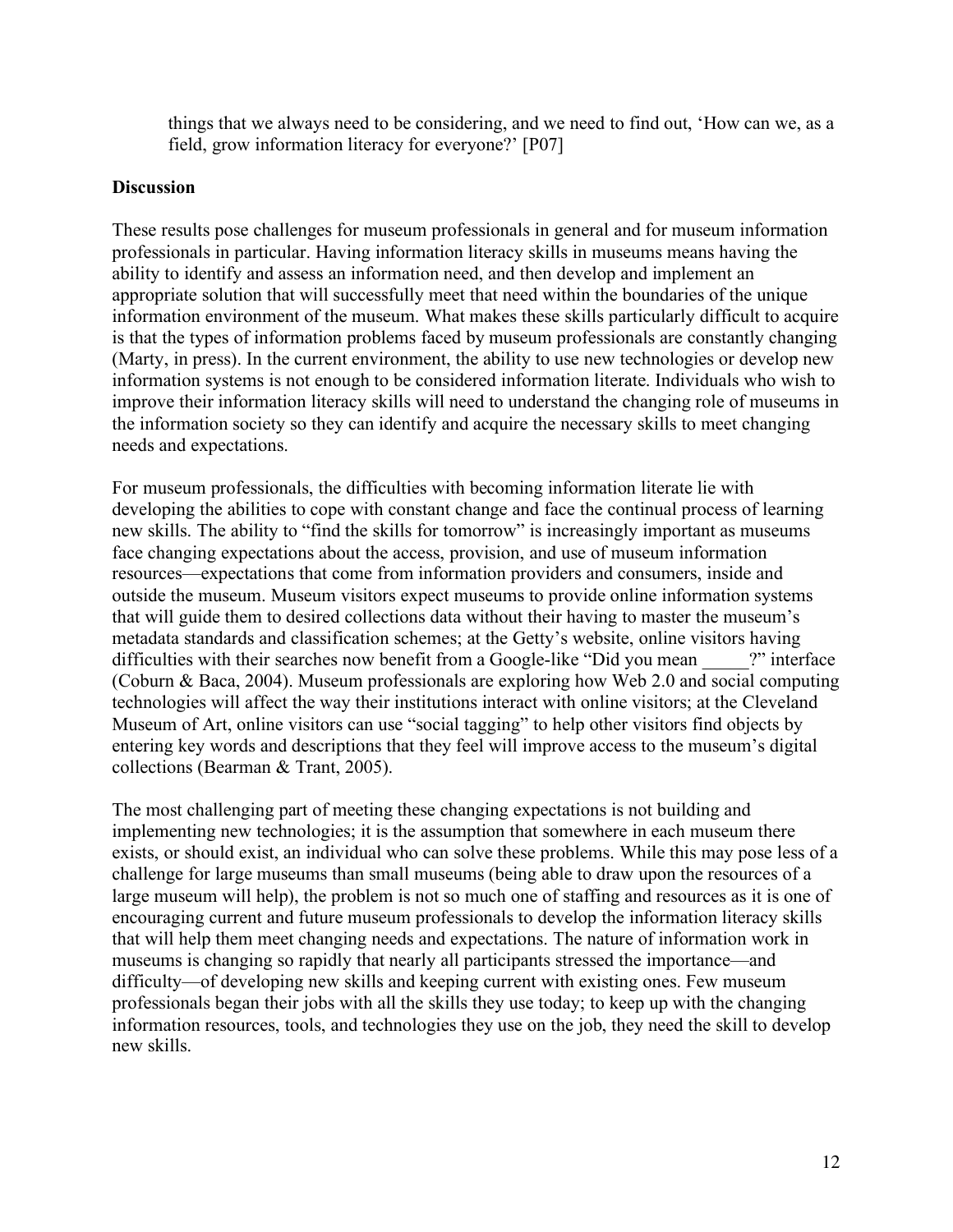In today's museums, the ability to learn new skills in the face of new challenges is the most important information literacy skill museum professionals can possess. Without this skill, no amount of money or technology will help them understand problems or figure out solutions. Given the wide variety of museums, and that the resources of most museums are stretched so thin, what is the best way to help museum professionals develop this ability? In particular, how can museum information professionals work together to master the information literacy skills they need to meet these challenges and changing expectations?

## **Implications**

The findings of this study help improve overall understanding of how museum information professionals cope with changing expectations of information use in museums, and how information literacy skills help them meet the challenges that ensue. The best way to ensure these challenges are met successfully is to promote an environment where information literacy skills are valued, and where current museum professionals are encouraged to develop new skills and keep current with existing ones. While achieving this goal can be difficult, taking the following steps can build on existing information literacy strengths in museums.

First, museum information professionals should strengthen inter-museum relationships as a way of helping larger museums work with smaller museums, sharing resources to solve common information problems. One way of achieving this is by encouraging museum professionals to join organizations such as the Museum Computer Network (MCN), the MDA (formerly the Museum Documentation Association), the International Committee for Documentation of the International Council of Museums (ICOM-CIDOC), and so on. The MDA, for example, has worked since 1977 to promote minimum information standards for museum collections management, resulting in such resources as SPECTRUM (Cowton, 1997) and Collections Link (http://www.collectionslink.org.uk). The broad nature of these groups, where individuals from many different types and sizes of museums collaborate on solving common problems, makes them invaluable resources for museum information professionals trying to get a handle on the changing nature of information work in museums.

As an integral part of strengthening these inter-museum relationships, museum professionals should work to improve connections among museums internationally. While the research participants in this study were employed in museums in the United States, the findings of this research are such that they likely transcend international boundaries. Despite the good work performed by many museum organizations to improve inter-museum relationships, much of this work has been regional or national, and it is important to extend this spirit of inter-museum cooperation past regional boundaries. Encouraging museum professionals to join and participate in international organizations (such as ICOM) would be an important step toward forming an international community of museum professionals sharing their information literacy skills to solve common information management problems.

Second, museum information professionals should promote extra-museum partnerships, encouraging their museums to work closely with libraries, archives, and other information organizations. Given the ease with which collections information can be made available online, and how this trend has encouraged the functional convergence of digital museums, libraries, and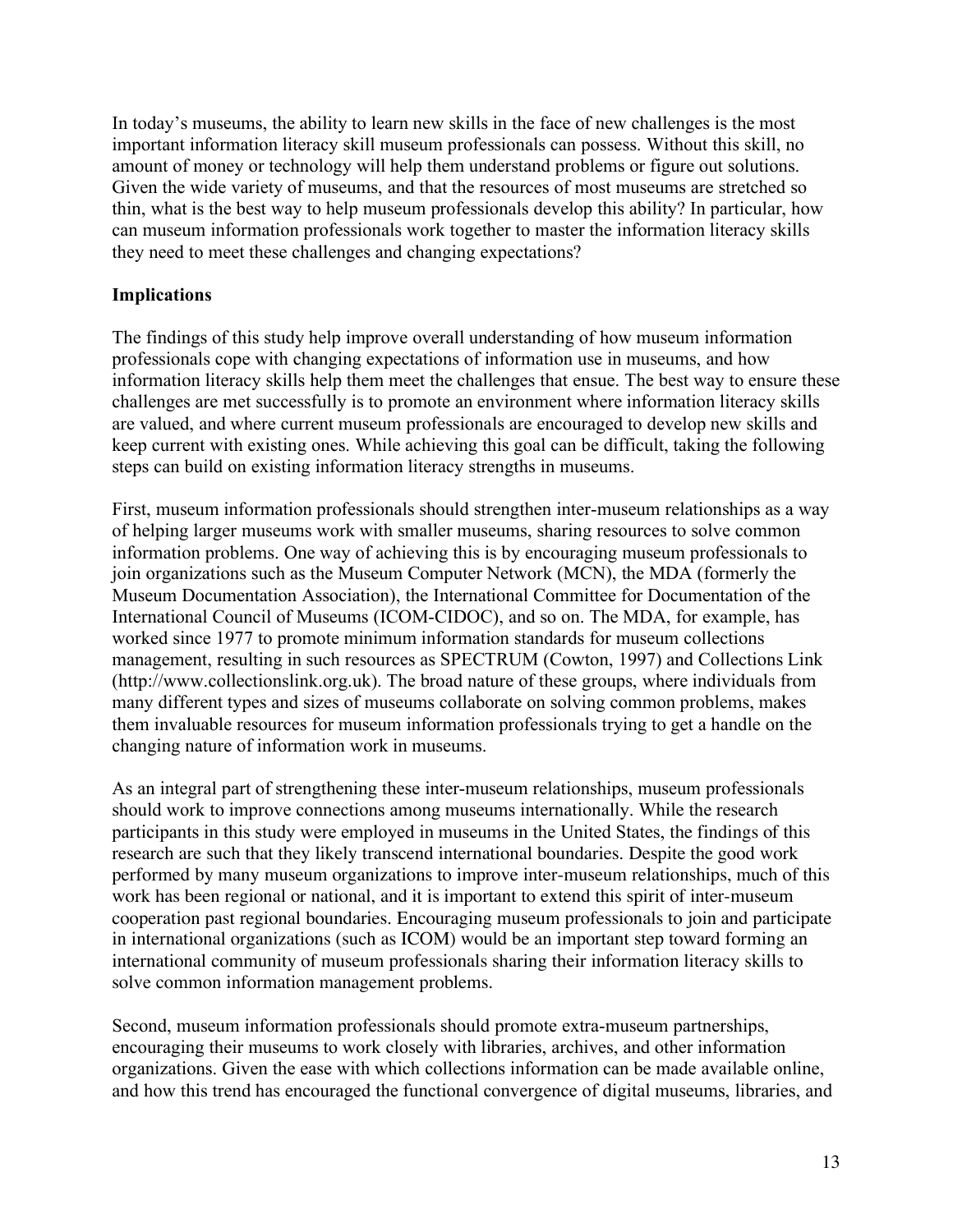archives (Rayward, 1998), meeting even basic information needs will soon require information professionals from diverse organizations to collaborate to address common concerns. Museums have a lengthy history of collaboration, and there is strong evidence that museum professionals are ready to face these challenges. In a recent study, Rodger, Jörgensen, and D'Elia (2005) found that museums are more likely to be involved in collaborative relationships than any other type of public institution, and that when organizations other than museums collaborate, they are more likely to collaborate with museums than with any other type of public institution. The benefits of collaboration extend to museum visitors, who gain greater access to broader information resources, and museum professionals, who develop the information literacy skills integral to sharing collections data in the information society.

This focus on collaboration reflects the changing role of museums as institutions, as well as the need for museums to play a more involved role in the information society. Information consumers look to the museum and its resources as a primary source of information, and museum professionals must be prepared to continually reassess their role as information providers, particularly in the online environment. If museums are to remain relevant for modern visitors, museum professionals must adapt to meet the changing needs and expectations of their users. As museum visitors evolve their conceptions of the information museums should provide, information professionals working in museums need to remain current with those changes and help other museum professionals survive the necessary shifts in focus, attitude, and philosophy. If museums are to meet the changing needs of their users, someone in the museum must work as the users' advocate, approaching problems from a user-centered perspective. The successful museum information professional, therefore, will have the information literacy skills to assess the changing information needs of all consumers of the museum's information resources, inside and outside the museum.

Finally, museum information professionals should encourage diversity among current and future museum professionals, hiring individuals with diverse backgrounds and helping existing employees develop new information literacy skills. The ability of museum professionals to understand and evaluate the role of information in museums is critical for the success of museums in the 21st century. Museum administrators need employees capable of setting information policy, managing information resources, administering content management systems, implementing metadata standards, evaluating information interfaces, etc. While some of these tasks may be performed by existing employees, a growing number of museums are seeking individuals from outside the museum who can guide them through the hazards of planning digitization projects, purchasing collections information systems, or joining online data sharing consortia.

The challenge lies in finding individuals with the information literacy skills to make decisions about such technical issues as digitization policies, metadata standards, and digital rights management, who also understand the culture of the museum and its role as an information organization. Simply hiring individuals because they know how to develop a database or design a web page is a recipe for failure for most museums. When looking for new employees, therefore, museum administrators should consider individuals with backgrounds in or experience with Management Information Systems (MIS) or Library and Information Science (LIS), in addition to experience working with museums and museum collections (Marty, 2005).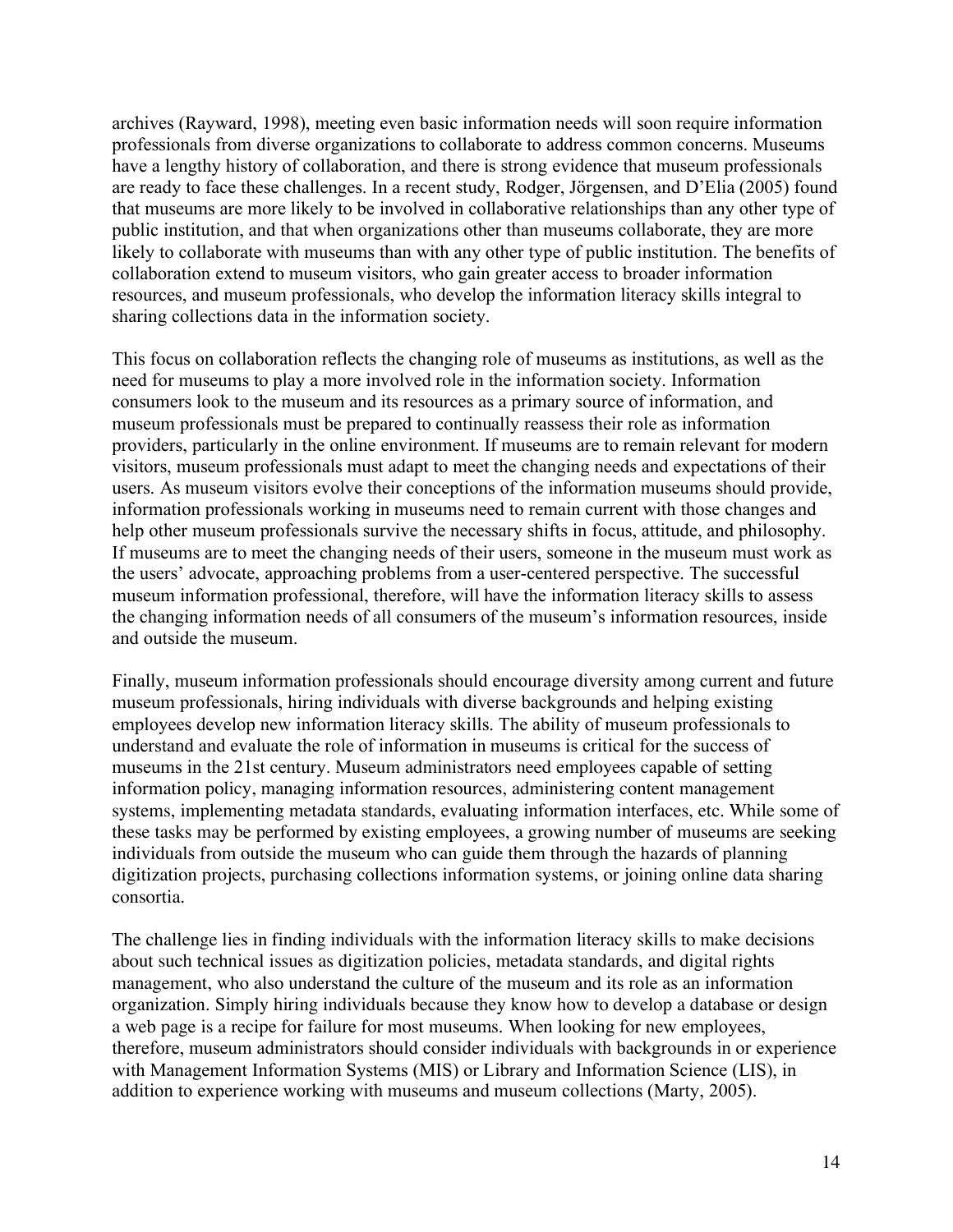Along these lines, current museum professionals should be encouraged to pursue opportunities for continuing education, attend conferences and workshops related to museum information management, and keep current with general changes to the nature of museum information work. The Institute of Museum and Library Services (IMLS), for example, recently began funding opportunities for the continuing professional development of "21st century" museum professionals (http://www.imls.gov/applicants/grants/21centuryMuseums.shtm). This emphasis on continuing professional development reflects the new world of professionalism in museums, where training, mentoring schemes, professional development, and continuing education programs are increasingly important. Mentoring schemes where older professionals are paired with incoming employees can have dual benefits, where novices gain valuable firsthand experience about the museum profession while experts benefit from the injection of new ideas brought into the museum by recent hires. In addition, a number of museum associations, such as the American Association of Museums (http://www.aam-us.org/museumresources/), the UK Museums Association (http://www.museumsassociation.org/mentoring/), and the International Council of Museums (http://museumstudies.si.edu/ICOM-ICTOP/) now offer resources for mentoring, professional development, and training.

Regardless of the approach taken to improve information literacy skills, the results of this study demonstrate that simply having these skills is not sufficient. Successful museum information professionals will be able to apply information literacy skills within the culture of the museum, combining an understanding of museum work flows and processes with the ability to identify information needs and implement information-oriented solutions. The best way to find the skills of tomorrow is to broaden the areas of expertise available within museums while not losing track of the museum's core mission. Encouraging employee diversity, working with new partners, and expanding collaboration networks are all ways of ensuring that individuals with the necessary skills and experience are on hand as the changing information needs and expectations of museum professionals and visitors demand innovative solutions to new problems.

#### **Conclusion**

The changing perceptions of information literacy and its role in the museum are a reflection of how museum information professionals are adapting to meet the changing information needs and expectations of the users of museum resources. Keeping up with these changes requires continual growth and improvement on the part of museum information professionals. The difficulty in meeting new challenges lies not in implementing technologies, but in promoting an environment where developing new skills is encouraged and expected. While there is no question that technical skills are crucial (someone needs to be able to build web-enabled databases and museum websites), the museum information professional's ability to use information literacy skills to help museum visitors access museum resources is more important than possessing specific technical skills. From this perspective, information professionals in museums serve as user-centered mediators between the museum and its users, advocating information needs for multiple users, and ensuring, as much as humanly possible, that each user has a successful interaction with the museum's information resources.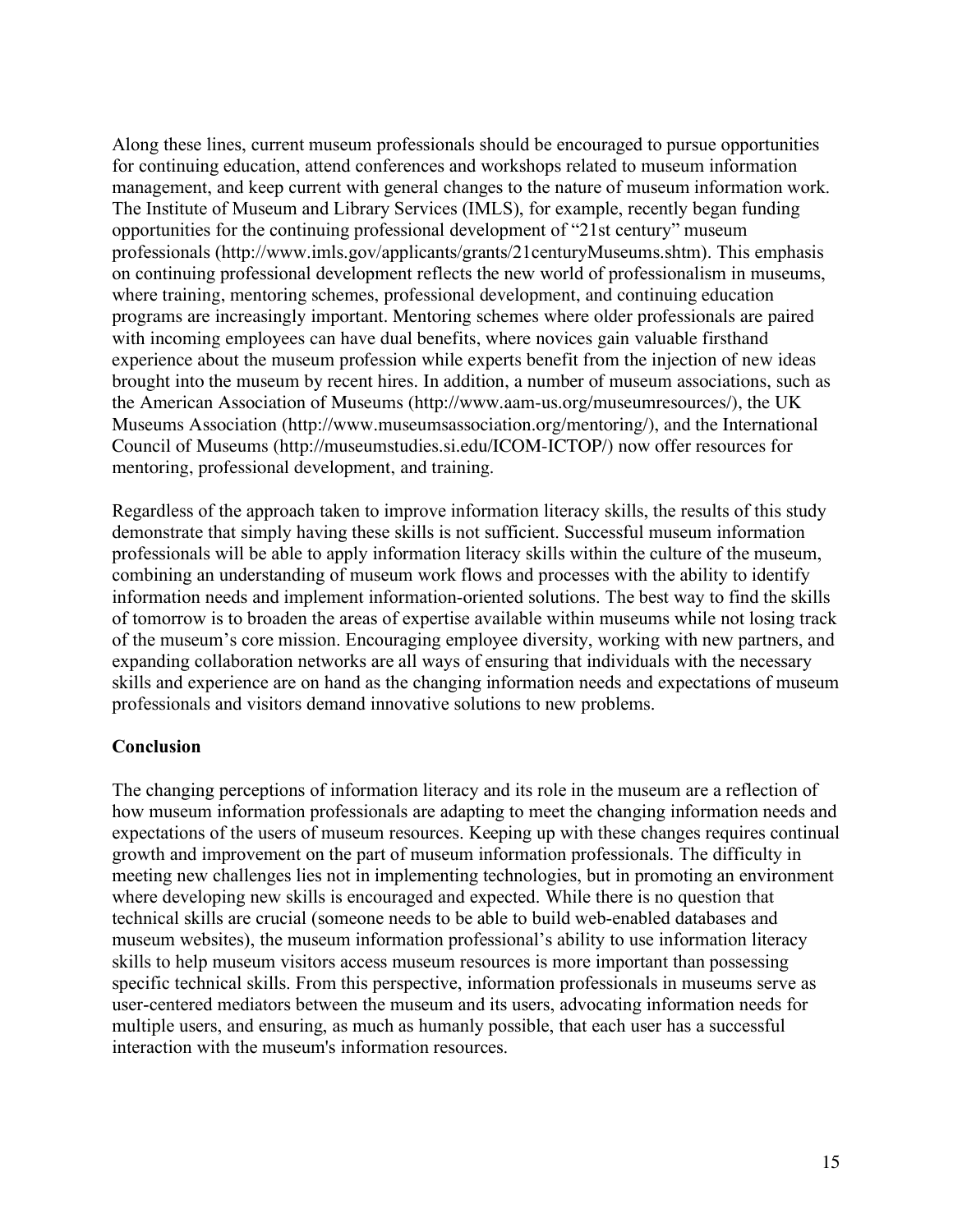As museum visitors evolve new expectations of what museums should provide, and museum professionals evolve new ideas about the information resources they should offer, information professionals in museums will draw upon their information literacy skills to meet the needs of all users, in the museum and online. It is imperative, therefore, that museum administrators encourage their employees to develop their information literacy skills through a continual process of knowledge acquisition and professional development. If museum information professionals are not encouraged to develop their skills in information literacy, museums risk becoming unable to keep up with the changing information needs of their visitors. The best way for museums to encourage a continual growth in information literacy skills is by broadening contacts and diversifying relationships so that the changing needs and expectations of all users of museum information can be met successfully today and in the future.

## **Acknowledgements**

The author would like to acknowledge the hard work and dedication of the museum professionals who participated in this research. Without their contributions, this project would never have been possible. The author would also like to acknowledge the efforts of his research assistant, Anna Wilcoxon, who is a recent graduate of the FSU College of Information, as well as the contributions of the anonymous reviewers who helped improve this manuscript.

# **References**

- American Association of Museums (1999). *Code of ethics for museums*. Washington, D.C.: American Association of Museums.
- American Library Association (1989). *Presidential committee on information literacy: Final report*. Retrieved September 1, 2006, from http://www.ala.org/ala/acrl/acrlpubs/whitepapers/presidential.htm
- Bearman, D. & Trant, J. (2005). Social terminology enhancement through vernacular engagement: Exploring collaborative annotation to encourage interaction with museum collections. *D-Lib Magazine*, 11 (9). Retrieved September 1, 2006, from http://www.dlib.org/dlib/september05/bearman/09bearman.html
- Bernier, R. & Bowen, J. (2004). Web-based discussion groups at stake: The profile of museum professionals online. *Program: Electronic Library & Information Systems, 38*, 120-137.
- Besser, H. (1997). The transformation of the museum and the way it's perceived. In K. Jones-Garmil (Ed.), *The wired museum: Emerging technology and changing paradigms* (pp. 153-170). Washington, D.C.: American Association of Museums.
- Bowen, J., & Filippini-Fantoni, S. (2004). Personalization and the Web from a museum perspective. In D. Bearman & J. Trant (Eds.), *Museums and the Web 2004* (pp. 63-78). Toronto, CA: Archives and Museum Informatics.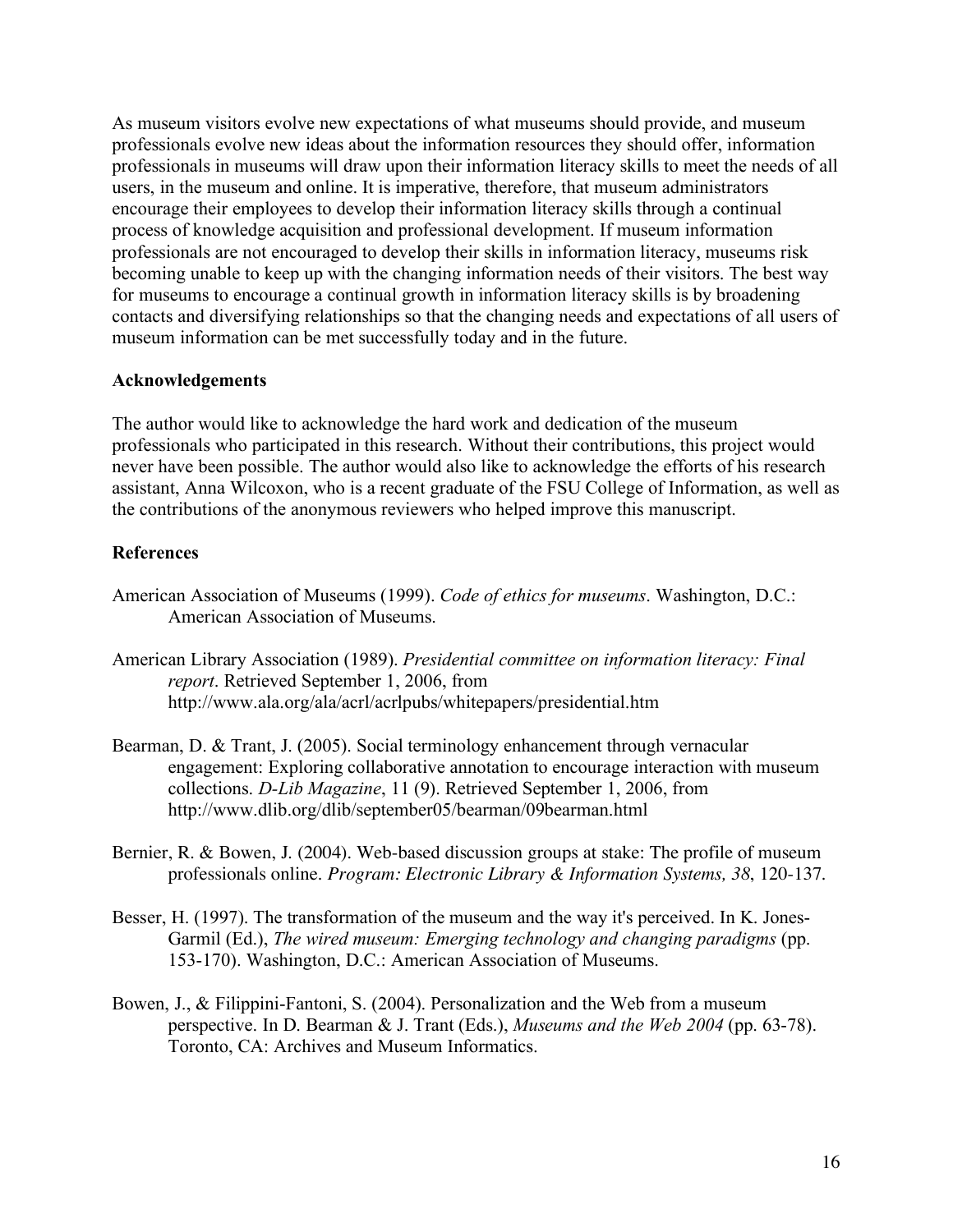- Cameron, F. (2003). Digital Futures I: Museum collections, digital technologies, and the cultural construction of knowledge. *Curator, 46*, 325-340.
- Cannon-Brookes, P. (1992). The nature of museum collections. In J. Thompson (Ed.), *Manual of curatorship* (pp. 500-512). London: Butterworth.
- Chadwick, J., & Boverie, P. (1999). A survey of characteristics and patterns of behavior in visitors to a museum web site. In D. Bearman & J. Trant (Eds.), *Museums and the Web 1999* (pp. 154-162). Pittsburgh, PA: Archives and Museum Informatics.
- Coburn, E., & Baca, M. (2004). Beyond the gallery walls: Tools and methods for leading endusers to collections information. *Bulletin of the American Society for Information Science and Technology, 30*(5), 14-19.
- Cossons, N. (Ed.). (1985). *The management of change in museums*. London: The National Maritime Museum.
- Cowton, J. (Ed.). (1997). *Spectrum: The UK museum documentation standard*. Cambridge: Museum Documentation Association.
- Cunliffe, D., Kritou, E., & Tudhope, D. (2001). Usability evaluation for museum Web sites. *Museum Management and Curatorship, 19*, 229-252
- Devine, J., & Hansen, C. (2001). Light from shade: Educational access to museum collections through digital technologies. *Spectra*, *28*(2), 38-40.
- Dyson, M. & Moran, K. (2000). Informing the design of Web interfaces to museum collections. *Museum Management and Curatorship, 18*, 391-406.
- Economou, M. (1998). The evaluation of museum multimedia applications: lessons from research. *Museum Management and Curatorship*, *17*, 173-187
- Eisenberg, M.B., Lowe, C.A., & Spitzer, K.L. (2004). *Information literacy: Essential skills for the information age*. Westport, CT: Libraries Unlimited.
- Evans, J., & Sterry, P. (1999). Portable computers and interactive multimedia: A new paradigm for interpreting museum collections. *Archives and Museum Informatics, 13*, 113-126.
- Falk, J.H. (2006). The impact of visit motivation on learning: Using identity as a construct to understand the visitor experience. *Curator*, *49*(2), 151-166.
- Fidel, R. (1999). A visit to the information mall: Web searching behavior of high school students. *Journal of the American Society for Information Science, 50*(1), 24-37.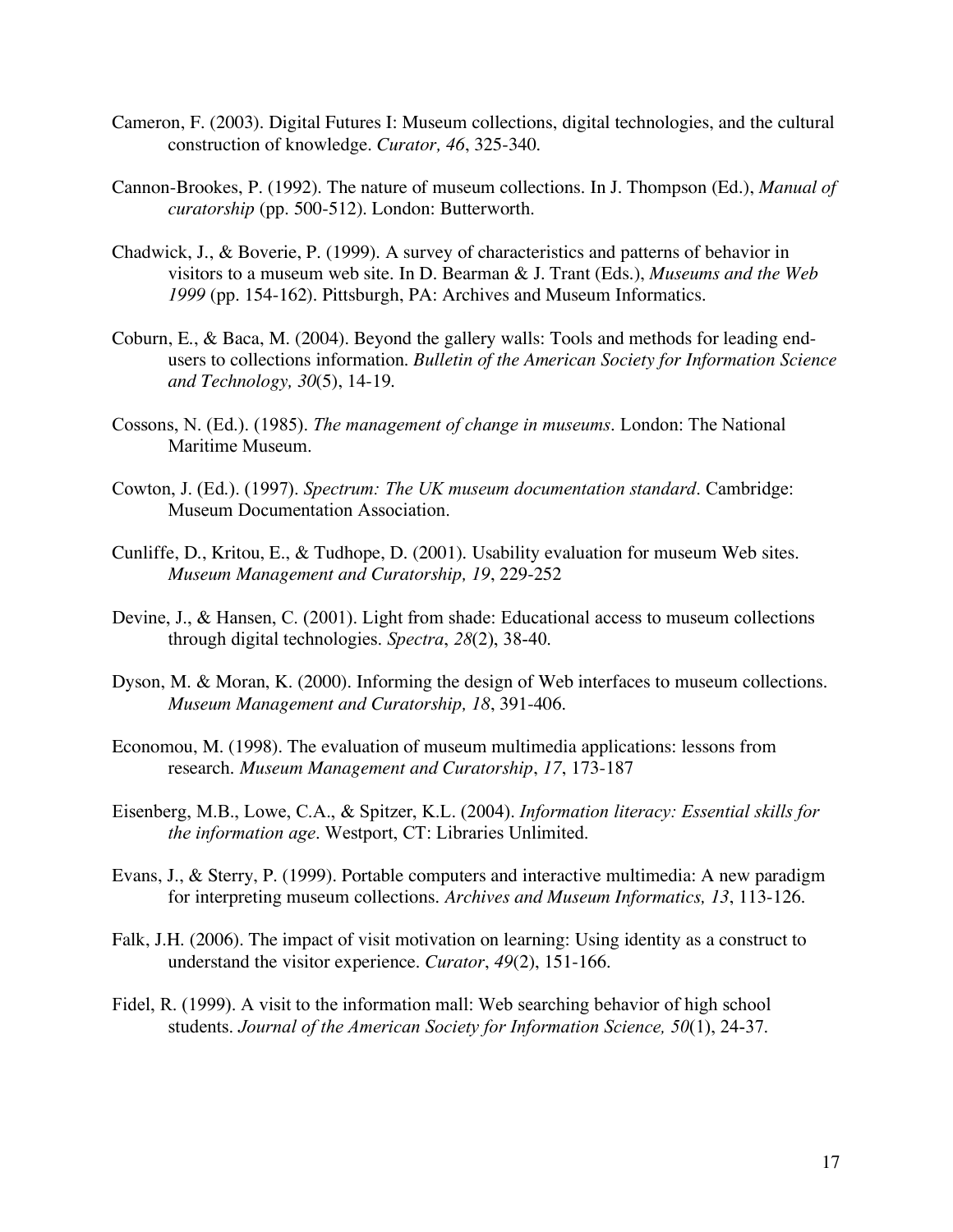- Galani, A., & Chalmers, M. (2002). Can you see me? Exploring co-visiting between physical and virtual visitors. In D. Bearman & J. Trant (Eds.), *Museums and the Web 2002* (pp. 31- 40). Pittsburgh, PA: Archives and Museum Informatics.
- Giannini, T. (2006). Competencies for art museum librarianship: Teaching on location at the Watson Library, Metropolitan Museum of Art. In Ball, H. (Ed.), *Core competencies & core curricula for the art library and visual resources professions* (pp. 78-85). Ontario, CA: Art Libraries Society of North America.
- Gillard, P., & Cranny-Francis, A. (2002). Evaluation for effective Web communication: An Australian example. *Curator, 45*, 35-49.
- Gilliland-Swetland, A., & White, L. (2004). Museum information professionals as providers and users of online resources. *Bulletin of the American Society for Information Science and Technology, 30*(5), 23-27.
- Grant, A. (2001) 'Cataloguing is dead: Long live the cataloguers!' The changing role of museum information professionals in mediating museum knowledge. *mda Information, 5*(3), 19- 22.
- Griffin. D. & Abraham, M. (2000). The effective management of museums: Cohesive leadership and visitor-focused public programming. *Museum Management and Curatorship*, *18*(4), 335-368.
- Haley Goldman, M., & Haley Goldman, K. Whither the Web: Professionalism and practices for the changing museum. In D. Bearman & J. Trant (Eds.), *Museums and the Web 2005* (n.p.). Toronto, CA: Archives and Museum Informatics.
- Haley Goldman, K., & Schaller, D. (2004). Exploring motivational factors and visitor satisfaction in on-line museum visits. In D. Bearman & J. Trant (Eds.), *Museums and the Web 2004* (pp. 223-235). Toronto, CA: Archives and Museum Informatics.
- Hamma, K. (2004a). The role of museums in online teaching, learning, and research. *First Monday, 9*(5). Retrieved September 1, 2006, from http://firstmonday.org/issues/issue9\_5/hamma
- Hamma, K. (2004b). Becoming digital. *Bulletin of the American Society for Information Science and Technology, 30*(5), 11-13.
- Harms, I. & Schweibenz, W. (2001). Evaluating the usability of a museum Web site. In D. Bearman & J. Trant (Eds.), *Museums and the Web 2001* (pp. 43-54). Pittsburgh, PA: Archives and Museum Informatics.
- Hermann, J. (1997). Shortcuts to Oz: Strategies and tactics for getting museums to the Emerald City. In K. Jones-Garmil (Ed.), *The wired museum: Emerging technology and changing paradigms* (pp. 65-91). Washington, D.C.: American Association of Museums.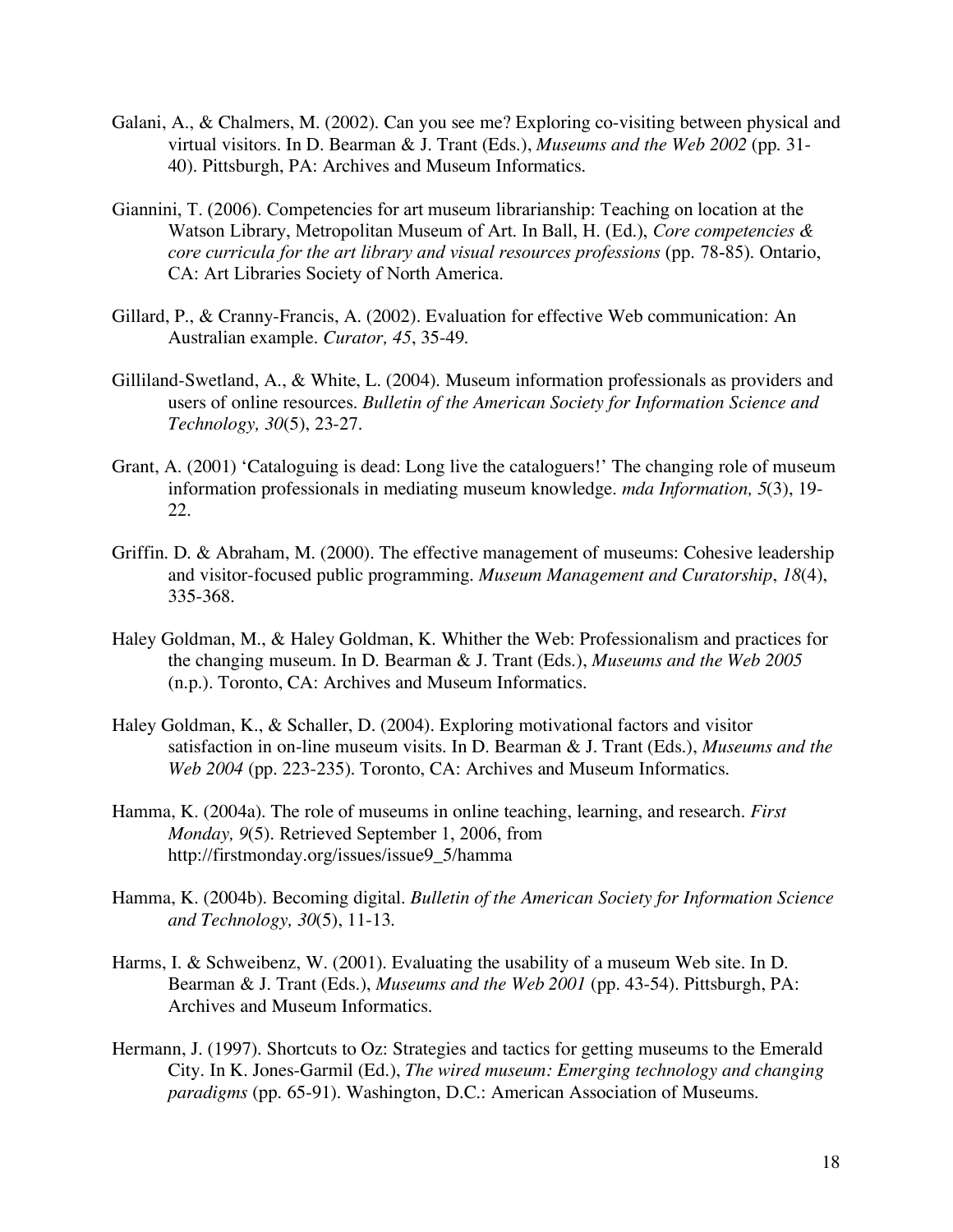- Hertzum, M. (1998). A review of museum websites: In search of user-centered design. *Archives and Museum Informatics, 12*, 127-138.
- Hirsh, S. & Dinkelacker, J. (2004). Seeking information in order to produce information. *Journal of the American Society for Information Science and Technology, 55*(9), 807-817.

Hooper-Greenhill, E. (1992). *Museums and the shaping of knowledge*. London: Routledge.

- Hsi, S., & Fait, H. (2005). RFID enhances visitors' museum experience at the Exploratorium. *Communications of the ACM*, *48*(9), 60-65.
- International Council of Museums (2006). *ICOM code of ethics for museums*. Retrieved September 1, 2006, from http://icom.museum/code2006\_eng.pdf
- Janes, R.R. (1997). *Museums and the paradox of change: A case study in urgent adaptation*. Calgary: University of Calgary Press.
- Jones-Garmil, K. (Ed.). (1997). *The wired museum: Emerging technology and changing paradigms*. Washington, D.C.: American Association of Museums.
- Kavanagh, G. (Ed.). (1994). *Museum provision and professionalism*. London: Routledge.
- Knell, S. (2003). The shape of things to come: Museums in the technological landscape. *Museum and Society, 1*(3), 132-146.
- Koot, G-J. (2001). Museum librarians as information strategists. *INSPEL, 35*, 248-258.
- Kravchyna, V. & Hastings, S. (2002). Informational value of museum Web sites. *First Monday, 7*(2). Retrieved September 1, 2006, from http://firstmonday.org/issues/issue7\_2/kravchyna
- Leckie, G. J. & Fullerton, A. (1999). Information literacy in science and engineering undergraduate education: Faculty attitudes and pedagogical practices. *College & Research Libraries, 60*(1), 9-29.
- Lord, B., & Lord, G.D. (1997). *The manual of museum management*. Walnut Creek, CA: Altamira Press.
- MacDonald, G.F. (1991). The museum as information utility. *Museum Management and Curatorship, 10*, 305-311.

Marcum, J. (2002). Rethinking information literacy. *Library Quarterly, 72*(1), 1-27.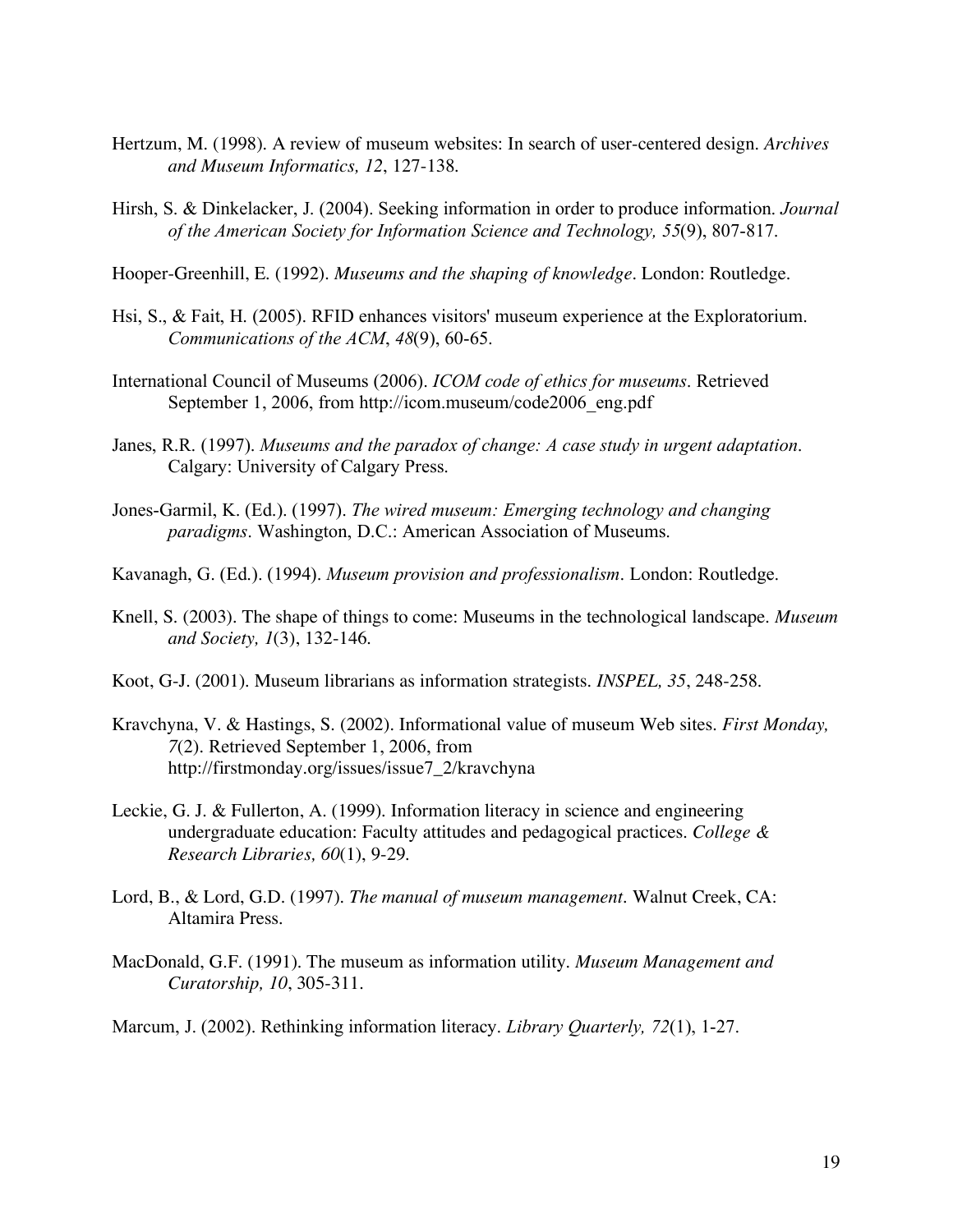- Marty, P.F. (1999). Museum informatics and collaborative technologies: the emerging sociotechnological dimension of information science in museum environments. *Journal of the American Society for Information Science, 50,* 1083-1091.
- Marty, P.F. (2004a). The changing role of the museum webmaster: Past, present, and future. In D. Bearman & J. Trant (Eds.), *Museums and the Web 2004* (n.p.). Toronto, CA: Archives & Museum Informatics.
- Marty, P.F. (2004b). The evolving roles of information professionals in museums. *Bulletin of the American Society for Information Science and Technology, 30*(5), 20-23.
- Marty, P.F. (2005). So you want to work in a museum? Guiding the careers of future information professionals in museums. *Journal of Education for Library and Information Science, 46*, 115-133.
- Marty, P.F. (2006). Meeting user needs in the modern museum: Profiles of the new museum information professional. *Library & Information Science Research, 28*(1), 128-144.
- Marty, P.F. (in press). The changing nature of information work in museums. *Journal of the American Society for Information Science and Technology*.
- Marty, P.F., Rayward, W.B., & Twidale, M. (2003). Museum informatics. *Annual Review of Information Science and Technology, 37*, 259-294.
- Müller, K. (2002). Museums and virtuality. *Curator, 45*, 21-33.
- Ockuly, J. (2003). What clicks? An interim report on audience research. In D. Bearman & J. Trant (Eds.), *Museums and the Web 2003* (n.p.). Toronto, CA: Archives and Museum Informatics.
- Orna, E., & Pettitt, C. (1998) *Information management in museums*. Aldershot: Gower.
- Parr, A.E. (1964). A plurality of professions. *Curator*, *7*(4), 294-295.
- Parry, R. & Arbach, N. (2005). The localized learner: Acknowledging distance and situatedness in online museum learning. In D. Bearman & J. Trant (Eds.), *Museums and the Web 2005* (pp.67-76). Toronto, CA: Archives and Museum Informatics.
- Paterno, F., & Mancini, C. (2000). Effective levels of adaptation to different types of users in interactive museum systems. *Journal of the American Society for Information Science, 51*, 5-13.
- Peacock, D. (2002). Statistics, structures, and satisfied customers: Using Web log data to improve site performance. In D. Bearman & J. Trant (Eds.), *Museums and the Web 2002* (pp. 157-166). Pittsburgh, PA: Archives and Museum Informatics.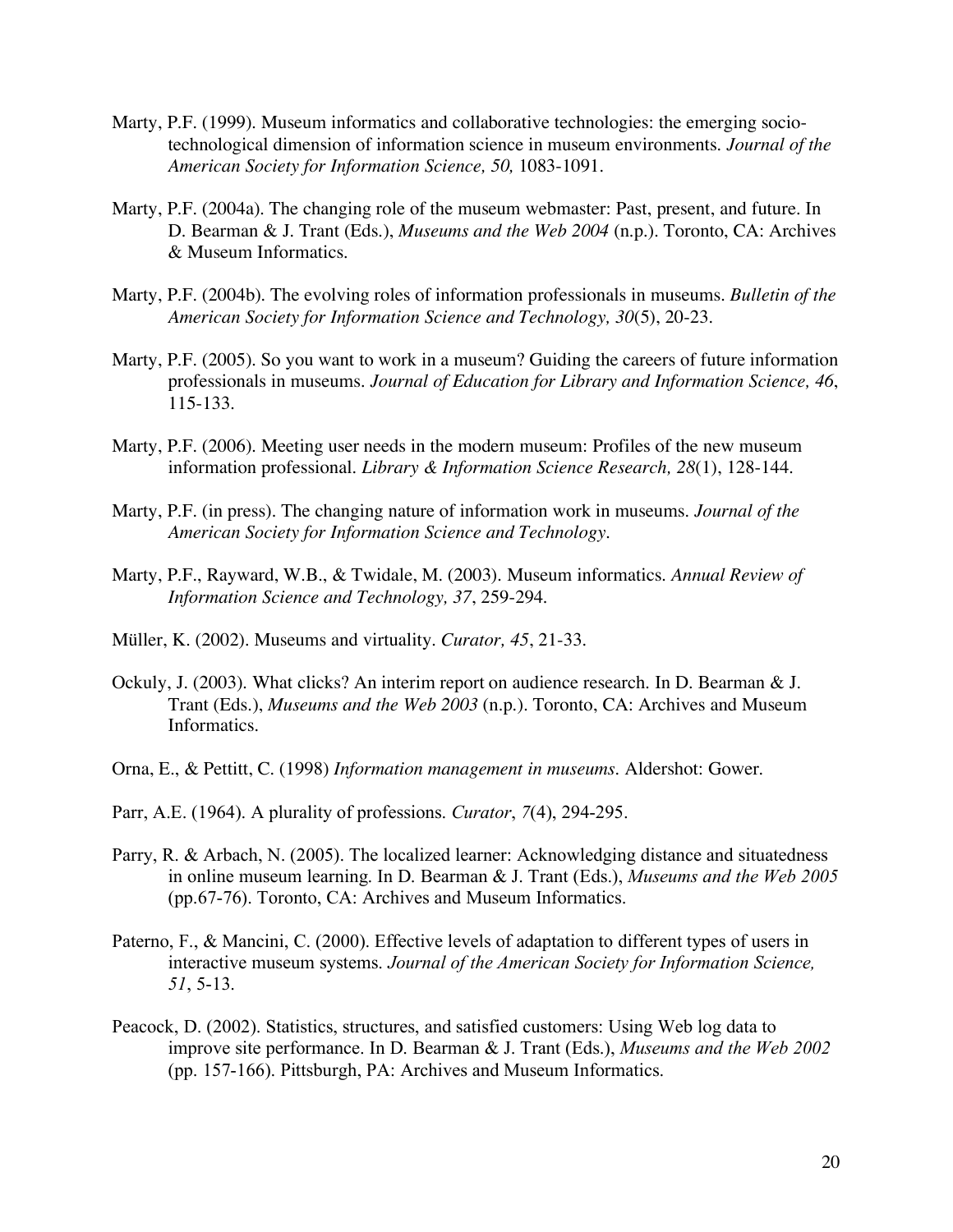- Philips, W. (1993). Institution-wide change in museums. *Journal of Museum Education*, *18*(3), 18-21.
- Rader, H. (2002). Information literacy 1973-2002: A selected literature review. *Library Trends, 51*, 242-259.
- Rayward, W.B. (1998). Electronic information and the functional integration of libraries, museums and archives. In E. Higgs (Ed.), *History and electronic artefacts* (pp. 207-224). Oxford: Oxford University Press.
- Rayward, W.B., & Twidale, M.B. (2000). From docent to cyberdocent: Education and guidance in the virtual museum. *Archives & Museum Informatics*, *13*, 23-53.
- Reed, P.A., & Sledge, J. (1988). Thinking about museum information. *Library Trends, 37*, 220- 231.
- Rieh, S.Y. (2004). On the web at home: Information seeking and web searching in the home environment. *Journal of the American Society for Information Science and Technology*, *55*(8), 743-753.
- Roberts, A. (2001). The changing role of information professionals in museums. *mda Information, 5*(3), 15-18.
- Rodger, E. J., Jorgensen, C., & D'Elia, G. (2005). Partnerships and collaboration among public libraries, public broadcast media, and museums: Current context and future potential. *Library Quarterly*, *75*(1), 42-67.
- Sarraf, S. (1999). A survey of museums on the web: Who uses museum websites? *Curator, 42*, 231-243.
- Schaller, D.T. & Allison-Bunnell, S. (2005). Learning styles and online interactives. In D. Bearman & J. Trant (Eds.), *Museums and the Web 2005* (n.p.). Toronto, CA: Archives and Museum Informatics.
- Schwarzer, M. (2001, July/August). Art and gadgetry: The future of the museum visit. *Museum News*, 36-41.
- Strauss, A., & Corbin, J. (1998). *Basics of qualitative research*. Thousand Oaks, CA: Sage.
- Suchy, S. (2004). *Leading with passion: Change management in the 21st-century museum*. Walnut Creek, CA: Altamira Press.
- Teather, L., & Wilhelm, K. (1999). Web musing: Evaluating museums on the web from learning theory to methodology. In D. Bearman & J. Trant (Eds.), *Museums and the Web 1999* (pp. 131-143). Pittsburgh, PA: Archives and Museum Informatics.